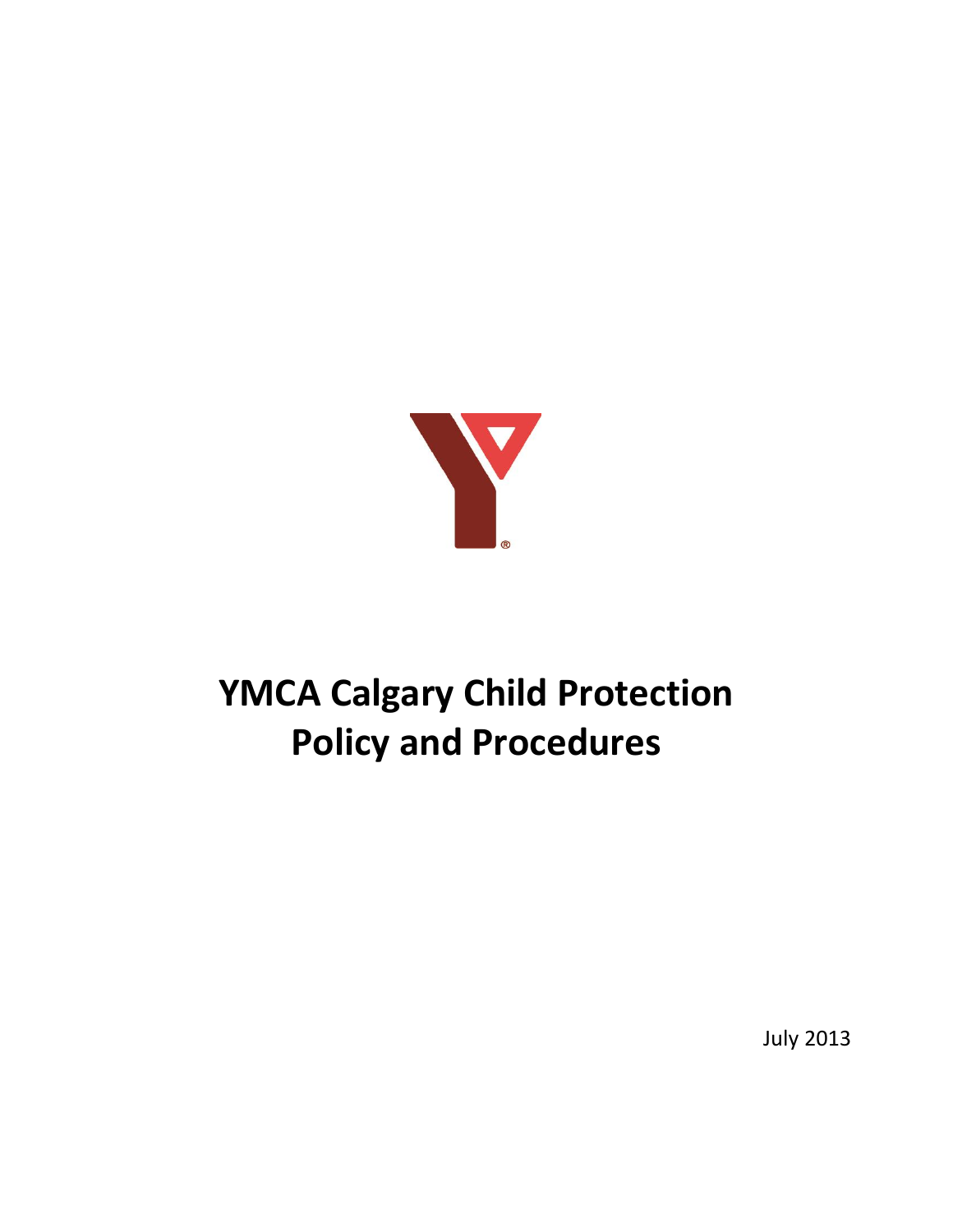| $\mathbf{1}$            |                   |  |
|-------------------------|-------------------|--|
|                         | 1.                |  |
| $\mathbf{2}$            |                   |  |
|                         | 2.1<br>2.2        |  |
| $\overline{\mathbf{3}}$ |                   |  |
|                         | 3.1<br>3.2<br>3.3 |  |
| 4                       |                   |  |
|                         | 4.1               |  |
| 5                       |                   |  |
|                         | 5.1               |  |
| 6                       |                   |  |
|                         | 6.1               |  |
| $\overline{ }$          |                   |  |
|                         | 7.1<br>7.2        |  |
|                         |                   |  |
|                         |                   |  |
|                         |                   |  |
|                         |                   |  |
|                         |                   |  |
|                         |                   |  |
|                         |                   |  |
|                         |                   |  |
|                         |                   |  |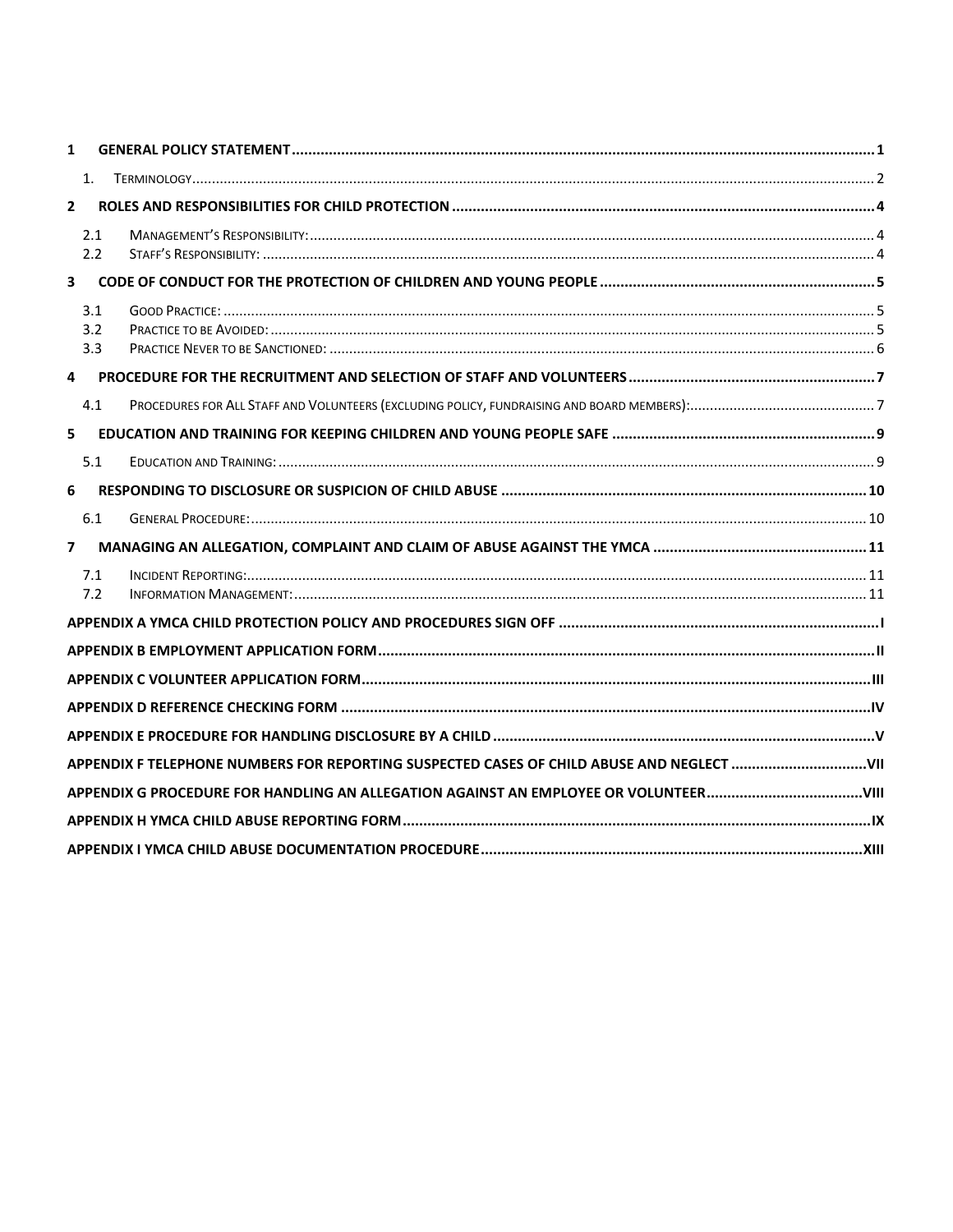# **YMCA CHILD PROTECTION POLICY AND PROCEDURES**

## <span id="page-2-0"></span>**1 GENERAL POLICY STATEMENT**

The YMCA is fully committed to safeguarding the welfare of all children and young people in its care. It recognizes its responsibility to promote safe practices and to protect children and young people from harm, abuse and exploitation.

Throughout these policies and procedures, reference is made to "children and young people". This term is used to mean "those under the age of 18 years old". The YMCA also recognizes that some adults are also vulnerable to abuse, and therefore the procedures may be applied accordingly (with appropriate adaptations) to allegations of abuse and the protection of vulnerable adults.

The YMCA is committed to ensuring that it:

- provides a safe environment for children and young people;
- identifies children and young people who are suffering, or likely to suffer, significant harm; and
- takes appropriate action to see that such children and young people are kept safe at the YMCA.

In pursuit of these aims, the YMCA will approve and annually review policies and procedures with the aim of:

- promoting and implementing appropriate procedures to safeguard the well being of children and young people and protecting them from abuse while participating in Y activities/programs;
- recruiting, training, supporting and supervising staff and volunteers to adopt best practices to safeguard and protect children and young people from abuse and to reduce risk to themselves;
- requiring staff and volunteers to adopt and abide by this Child Protection Policy and these procedures;
- establishing procedures for reporting and dealing with allegations of abuse against members of staff or volunteers; and
- monitoring and evaluating the implementation of this Policy and these procedures and adapting them whenever there is a significant change in the association or if there are any legal changes.

The YMCA will refer concerns that a child or young person might be at risk of significant harm to Alberta Child and Youth Services.

There will be a senior member of the YMCA management team with special responsibility for child protection issues. Kelly Smith – Senior Vice President/ COO is designated as YMCA Calgary's lead for child protection systems.

Helene whis

 Helene Weir CEO YMCA Calgary 2013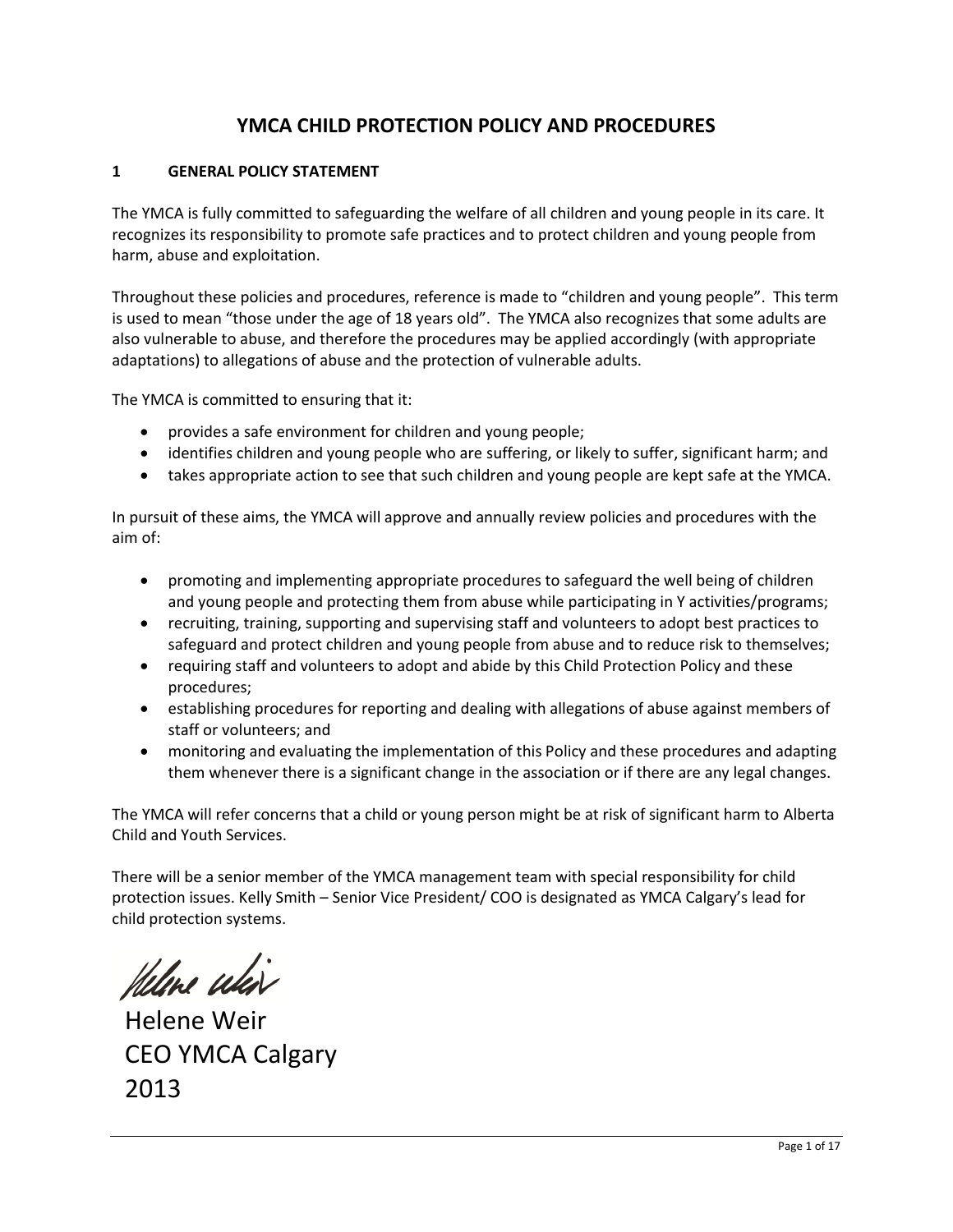## <span id="page-3-0"></span>**1. Terminology**

The YMCA recognizes the following definitions:

A **child** or **young person** is someone under 18 years of age.

A **vulnerable adult** is a person aged 18 years or older who may be unable to take of care him or herself or unable to protect him or herself against significant harm or exploitation**.**

A **child in need of protection** if there are reasonable and probable grounds to believe that the survival, security or development of the child is endangered because of any of the following:

- the child has been abandoned or lost;
- the guardian of the child is dead and the child has no other guardian;
- the child is neglected by the guardian;
- the child has been or there is substantial risk that the child will be physically injured or sexually abused by the guardian of the child;
- the guardian of the child is unable or unwilling to protect the child from physical injury or sexual abuse;
- the child has been emotionally injured by the guardian of the child;
- the guardian of the child is unable or unwilling to protect the child from emotional injury;
- the guardian of the child has subjected the child to or is
- unable or unwilling to protect the child from cruel and unusual treatment or punishment.

Child abuse involves a child or young person who has been placed at risk through something a person has done to them or something a person is failing to do for them. This includes any form of physical harm, emotional deprivation, sexual mistreatment or neglect which can result in injury or psychological damage to a child.

There are many different forms of abuse and a child may be subjected to more than one form:

**Physical abuse** may consist of just one incident or it may happen repeatedly. It may involve hitting, shaking, throwing, poisoning, burning or scalding, drowning, suffocating, or otherwise causing physical harm to a child or young person including deliberately causing ill health to a child or young person.

**Emotional abuse** involves harming a child's sense of self. It includes acts (or omissions) that result in, or place a child at risk of, serious behavioural, cognitive, emotional or mental health problems. For example, emotional abuse may include verbal threats, social isolation, intimidation, exploitation, or routinely making unreasonable demands. It also includes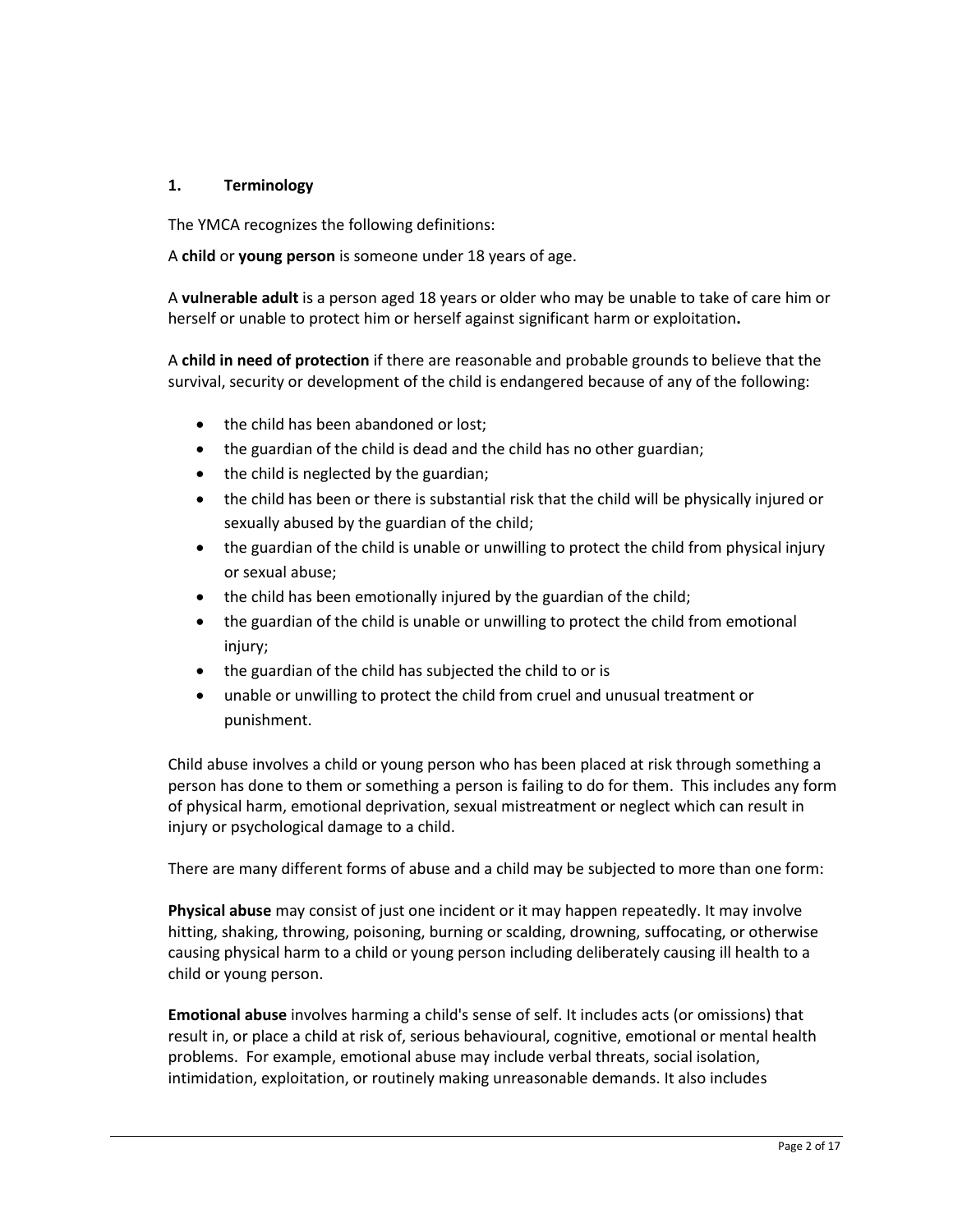terrorizing a child, or exposing them to family violence. Some level of emotional abuse is present in all forms of abuse.

**Sexual abuse** involves forcing or enticing a child or young person to take part in sexual activities, whether or not the child or young person is aware of what is happening. The activities may involve physical contact, including penetrative or non-penetrative acts. This may also include involving children and young people in prostitution or pornography.

**Neglect** is the persistent failure to meet a child's or young person's basic needs for his or her physical, psychological or emotional development and well being such as failing to provide adequate food, shelter and clothing, or being responsive to a child's or young person's basic emotional needs.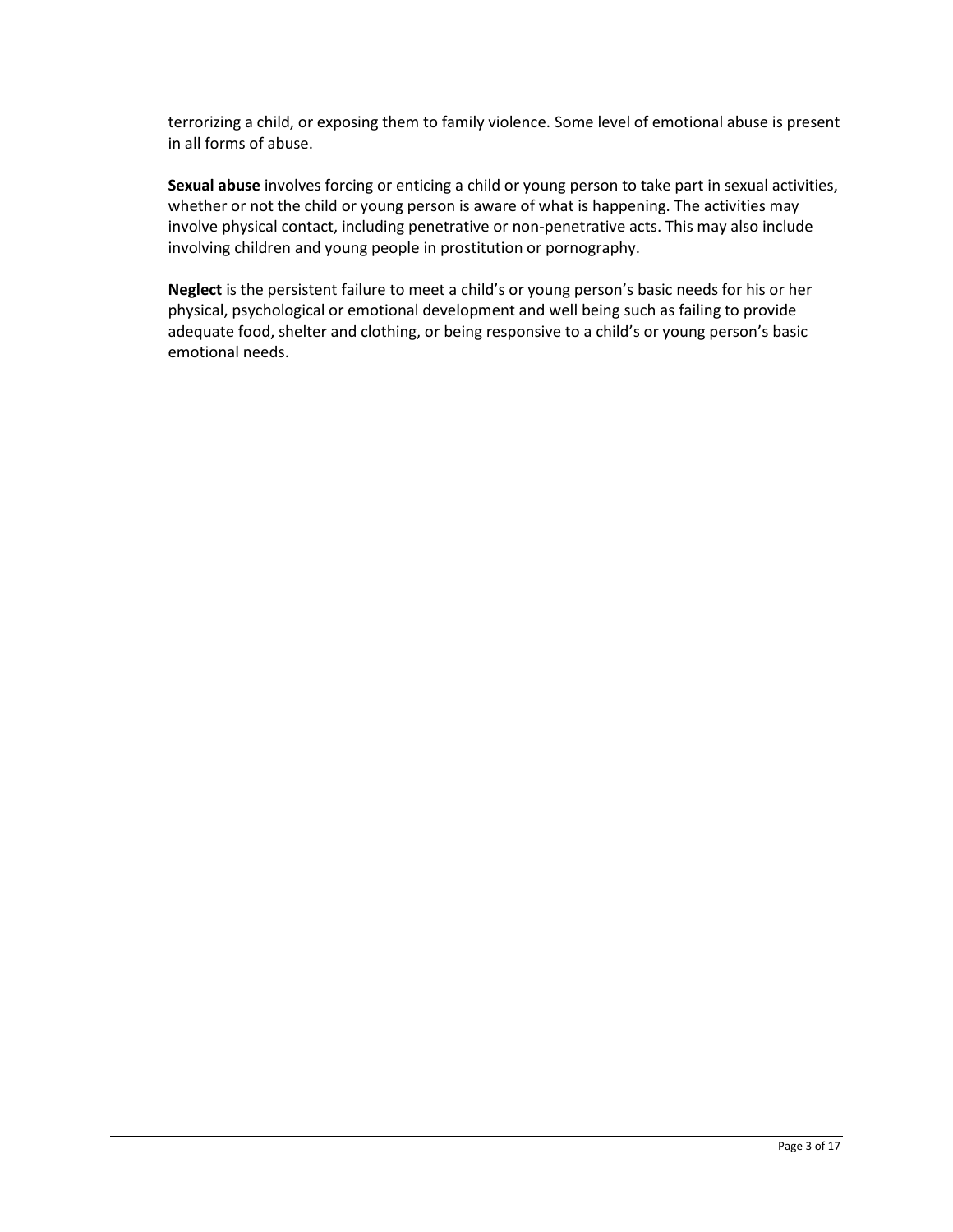## <span id="page-5-0"></span>**2 ROLES AND RESPONSIBILITIES FOR CHILD PROTECTION**

While the primary responsibility for the protection of children from abuse rests with the Alberta Child and Family Services Authority, all YMCA staff and volunteers who come into contact with children and young people have a duty to help protect them from abuse or risk of abuse.

The responsibility for managing this policy lies with the YMCA's senior management. Every association will appoint designated person(s) who will have responsibility for the implementation of the child protection guidelines and procedures in their association and office(s).

## <span id="page-5-1"></span>**2.1 Management's Responsibility:**

YMCA Management is responsible for ensuring that a safe environment is maintained in all facilities and programs by:

- implementing all procedures relating to child protection;
- establishing a reporting protocol that complies with provincial child protection legislation;
- ensuring that all staff and volunteers who have significant contact with children and young people are oriented to child protection policies and procedure;
- establishing guidelines that ensure programs are developmentally appropriate and well planned in advance; and
- ensuring that all staff and volunteers have read, understand and signed the "Child Protection Policy and Procedures Sign Off" form or master policy sign off form (see Appendix A).

## <span id="page-5-2"></span>**2.2 Staff's Responsibility:**

YMCA staff have a responsibility to ensure the safety of children and young people in their care by:

- reporting that a child is in need of protection as provided in **Child, Youth and Family Enhancement Act**;
- notifying their supervisor that a report is being made;
- following guidelines that ensure programs are developmentally appropriate and well planned in advance; and
- creating a safe and caring environment for children and young people that will challenge their development in spirit, mind and body.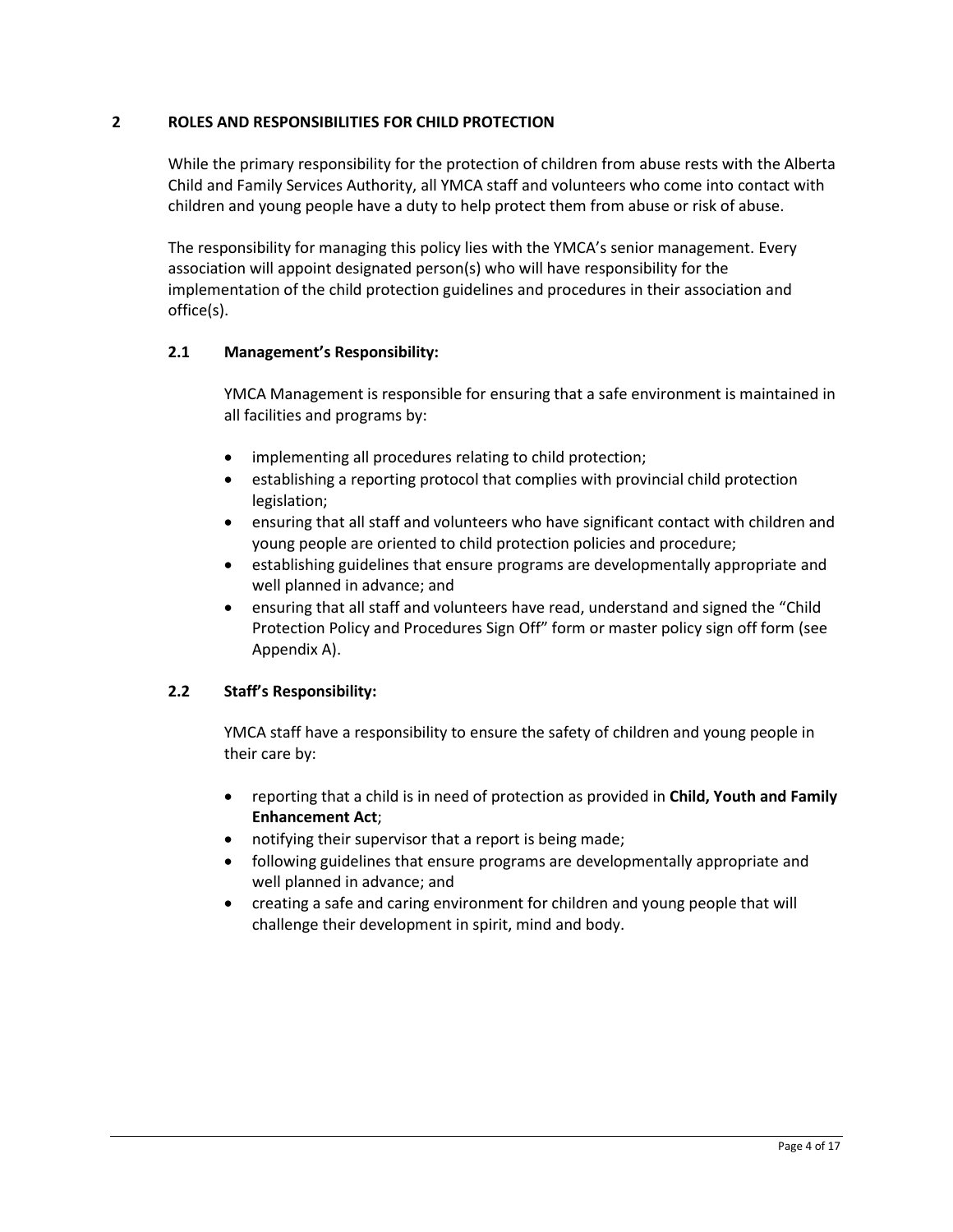## <span id="page-6-0"></span>**3 CODE OF CONDUCT FOR THE PROTECTION OF CHILDREN AND YOUNG PEOPLE**

The YMCA supports and requires all staff and volunteers to observe the following code of conduct, including verbal and non-verbal actions when involved in activities with children and young people. This code of conduct is a clear and concise guide of what is and is not acceptable behaviour or practice when working with children and young people.

Through defining what is and is not acceptable behavior, good practice can be promoted and opportunities for abuse minimized. This can also help prevent false allegations being made against staff and volunteers.

All concerns about breach of this Code of Conduct will be taken seriously and responded to in line with the association's performance management, disciplinary procedure and/or procedure for respond to concerns about child abuse.

#### <span id="page-6-1"></span>**3.1 Good Practice:**

- **3.1.1** Treat all children and young people equally, with respect, dignity and fairness.
- **3.1.2** Give constructive feedback rather than negative criticism.
- **3.1.3** Involve parents wherever possible and reasonable.
- **3.1.4** Be vigilant and aware of how actions can be misinterpreted and always work in an open environment. Avoid private or unobserved situations with a child or young person unless personal assistance such as toileting or changing is required.
- **3.1.5** Ensure the number of adults is appropriate to safely supervise an activity.
- **3.1.6** Have two staff members present when in situations with children and young people where it is necessary for staff to change or undress (i.e., swimming) so this activity is not misconstrued.
- **3.1.7** Avoid taking a child or young person alone on journeys. Where this is unavoidable the child should sit in the back seat. Where possible parents should be advised before departure.
- **3.1.8** Get help from your colleagues when you are having difficulty dealing with a specific child and/or behavioural incident(s). Having another staff step in for you can often defuse the situation. [YMCA of Greater Vancouver]

#### <span id="page-6-2"></span>**3.2 Practice to be Avoided:**

In the context of your role within the YMCA, the following practice should be avoided:

- **3.2.1** Spending excessive (i.e., unwarranted) amounts of time alone with children and young people away from others.
- **3.2.2** Relating to children and young people from programs in non-program activities, such as baby-sitting or weekend visits.
- **3.2.3** Having "favourites" this could lead to resentment and jealousy by other children and young people and could be misinterpreted by others.
- **3.2.4** Where possible, doing things of a personal nature for children and young people that they can do for themselves.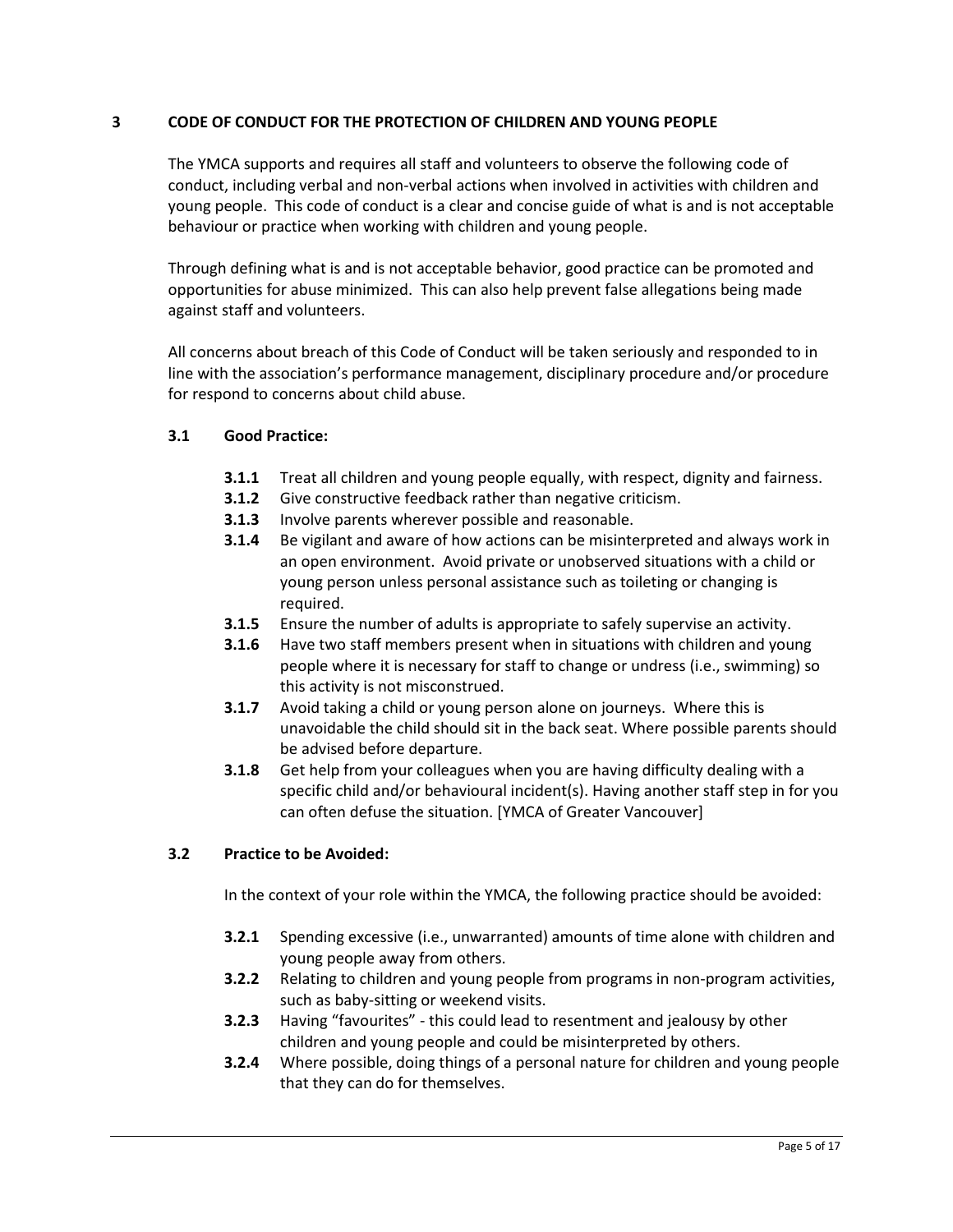## <span id="page-7-0"></span>**3.3 Practice Never to be Sanctioned:**

In the context of your role within the YMCA, the following practices will never be sanctioned and may also be prohibited by law:

- **3.3.1** Engaging in rough or physical contact except as permitted within the rules of the game or competition.
- **3.3.2** Forming intimate emotional, physical or sexual relationships with children and young people.
- **3.3.3** Allowing or engaging in touching a child or young person in a sexually suggestive manner.
- **3.3.4** Allowing children and young people to swear or use sexualized language unchallenged. Be cognizant of a child's age and stage of development as there is a difference when children use swearing as an attention seeking behavior and when used as a form of aggression. There are different strategies that can help a child use appropriate language. [YMCA of Greater Vancouver]
- **3.3.5** Making sexually suggestive comments to a child or young person, even in fun.
- **3.3.6** Reducing a child or young person to tears as a form of control.
- **3.3.7** Allowing allegations made by a child or young person to go unchallenged, unrecorded or not acted upon.
- **3.3.8** Inviting or allowing children and young people to stay with you at your home.
- **3.3.9** Asking children and young people to keep any type of secret from other children and young people, staff or from their parents.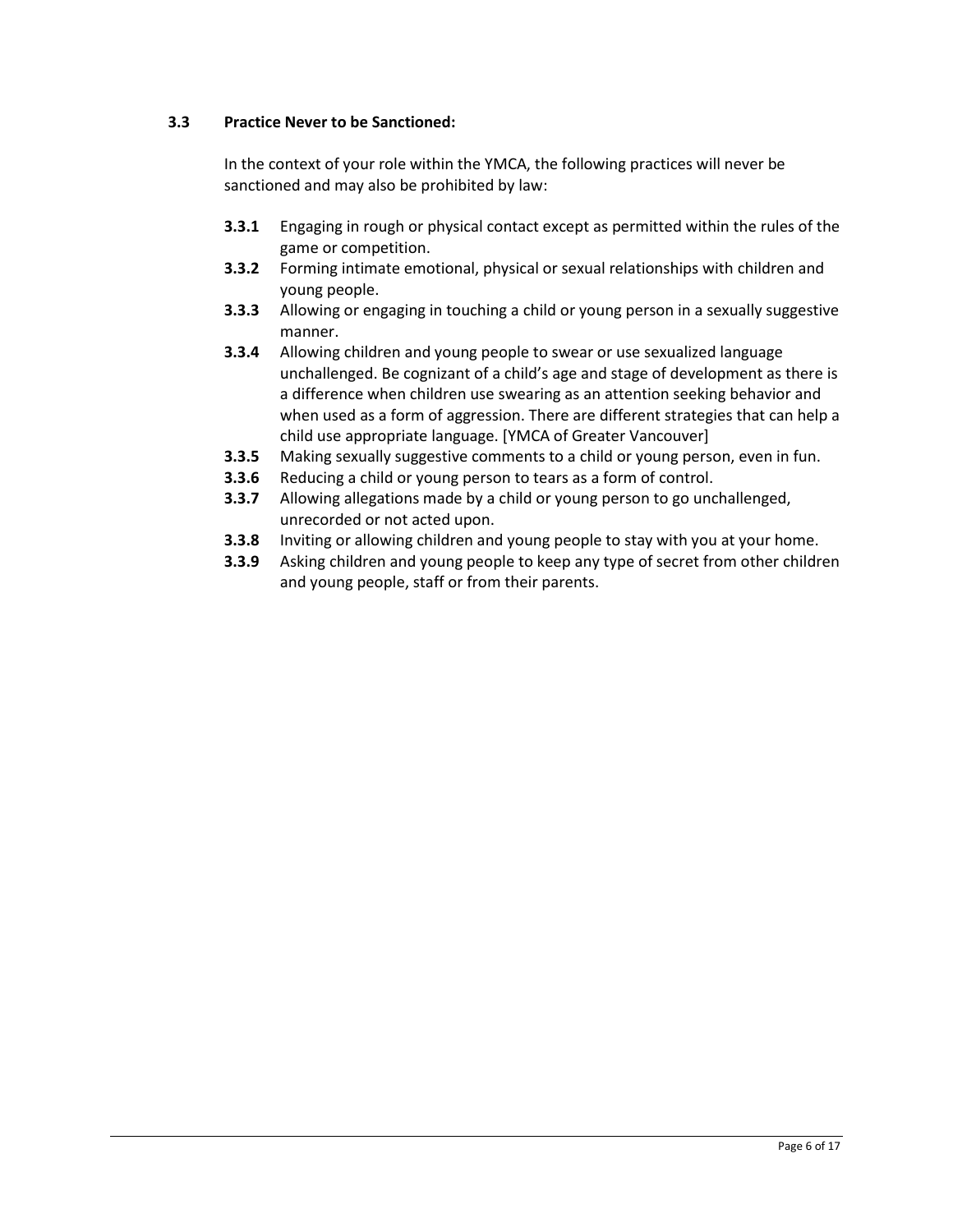### <span id="page-8-0"></span>**4 PROCEDURE FOR THE RECRUITMENT AND SELECTION OF STAFF AND VOLUNTEERS**

The YMCA will take all reasonable steps to ensure unsuitable people are prevented from working or volunteering, with children and young people.

This recruitment and selection procedure has two functions. It:

- provides the YMCA with an opportunity to assess the suitability of an individual to work/volunteer with children and young people; and
- provides the prospective employee or volunteer with an opportunity to assess the organization and the opportunities available.

Compliance with these policies and procedures will be audited periodically to ensure:

- recruitment guidelines are adhered to;
- staff/volunteer operating guidelines when caring for children and young people/vulnerable adults are adhered to; and
- training of new staff/volunteers on Child Protection Policy operating guidelines takes place.

## <span id="page-8-1"></span>**4.1 Procedures for All Staff and Volunteers (excluding policy, fundraising and board members):**

For all positions that require regular contact with children and young people the following procedures will apply (**refer to Human Resources Manual for detailed employment procedures**):

- **4.1.1** All forms of advertising used to recruit and select staff/volunteers to positions involving regular contact with children and young people will include a statement that a Criminal Record Check with Vulnerable Sector Search is a requirement for the position.
- **4.1.2** All applicants will be requested to complete an application (see Appendix B and C.) The purpose of this is to obtain from the applicant relevant details for the position including any previous youth work involvement.
- **4.1.3** Prior to appointment a Criminal Records Check will be requested for all adult volunteers/staff who will have regular contact with children and young people.
- **4.1.4** A Child Abuse Registry Check (where available) will be completed for all adult volunteers/staff who will have regular contact with children and young people.
- **4.1.5** For every position, a minimum of **three** reference checks (where practical and reasonable) will be completed before an offer is made (see Appendix D). At least two of these references will be at arm's length from the association. Where possible, at least one of the references will be from an employer or volunteer organization where the position required working with children and/or young people. References from relatives will not be accepted.
- **4.1.6** Formal interviews, either in person or by telephone, will be required for all positions of trust with questions designed to determine suitability for working with children and young people or vulnerable adults.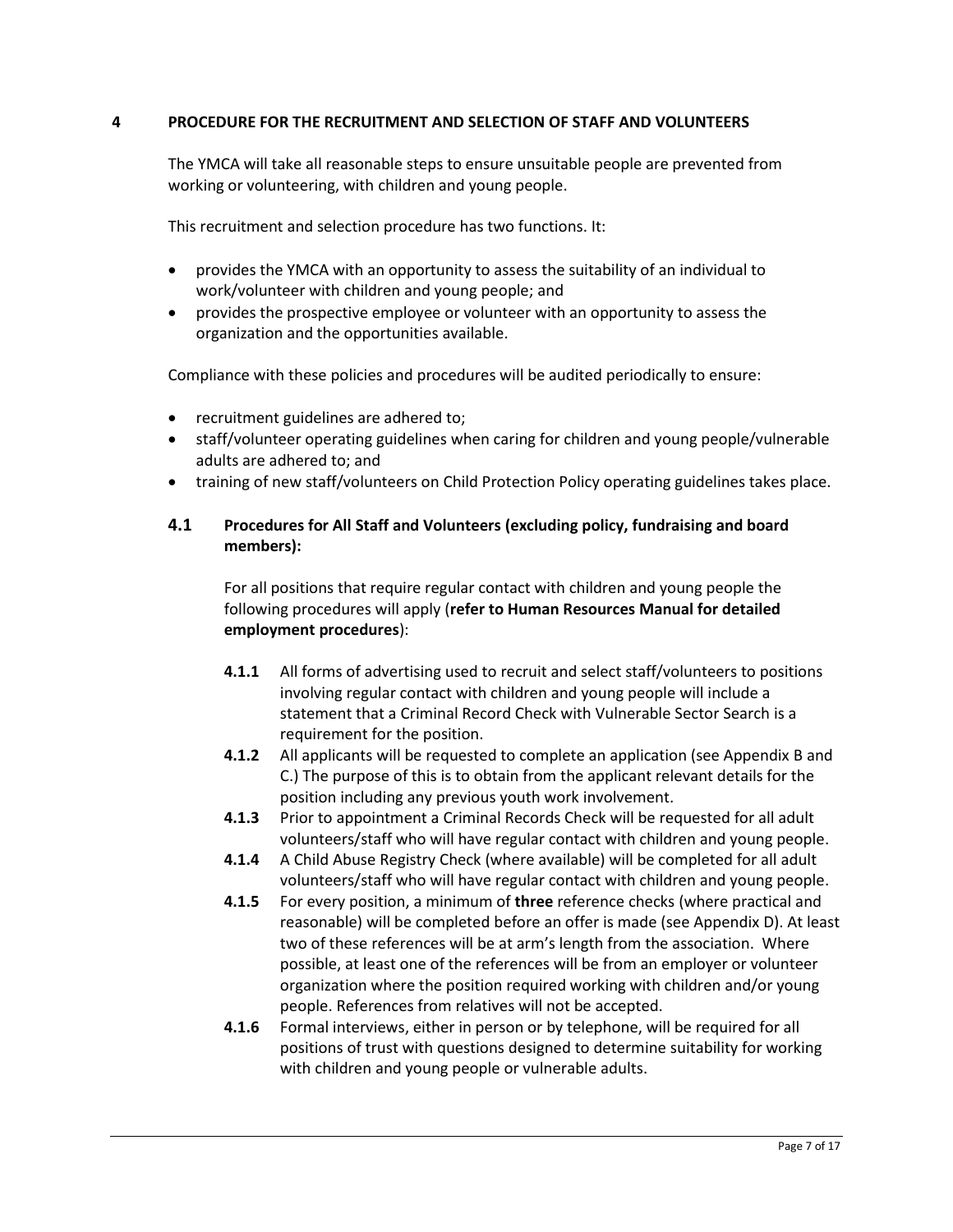- **4.1.7** Potential employees and volunteers will be offered positions conditional upon the production of a satisfactory Criminal Record Check with Vulnerable Sector Search and acceptance of the employment obligations e.g., agreement to the child protection policies and procedures of the YMCA.
- **4.1.8** During orientation, new staff and volunteers will be made aware of policies on protecting children and young people, on staff conduct and, all legal requirements in reporting suspected abuse. This orientation will be completed within the **first week** of starting their position.
- **4.1.9** Until the orientation is complete and a satisfactory Criminal Records Check with Vulnerable Sector Search is received, the new staff/volunteer will not have unsupervised access to children, young people or vulnerable adults.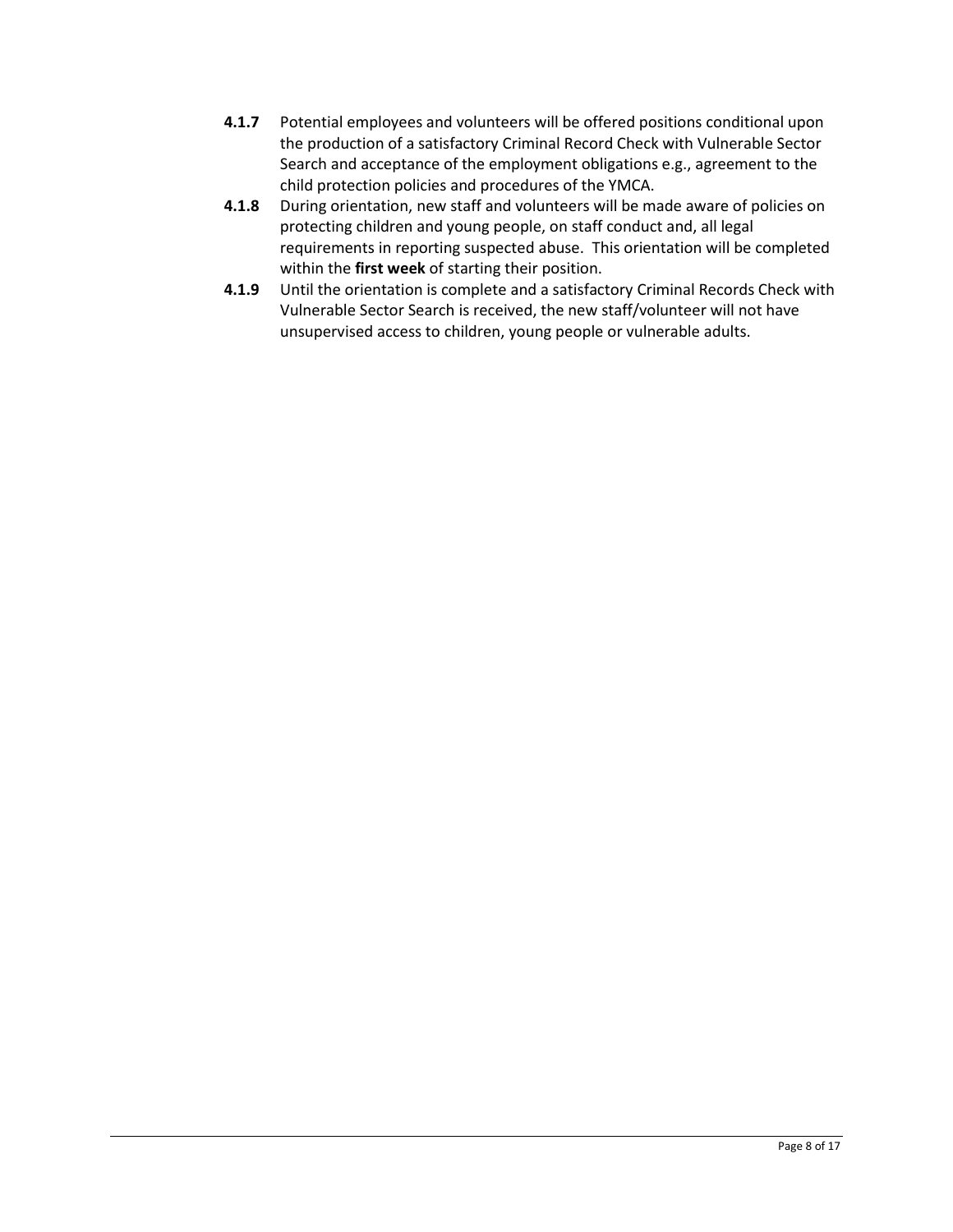### <span id="page-10-0"></span>**5 EDUCATION AND TRAINING FOR KEEPING CHILDREN AND YOUNG PEOPLE SAFE**

Management and all staff working with children and young people will receive training adequate to familiarize them with child protection issues and responsibilities and the YMCA procedures and policies, with refresher training **at least** every 3 years. The initial training will be documented in the employee's personnel file or volunteer file, as appropriate, on commencement of employment or volunteering.

In the event of any change to the Child Protection Policy, all staff will receive an orientation to the new policy and be required to complete a *YMCA Child Protection Policy and Procedures Sign Off* form (see Appendix A).

## <span id="page-10-1"></span>**5.1 Education and Training:**

The learning opportunities for staff and volunteers to develop and maintain the necessary skills and understanding to keep children and young people safe will include the following:

- **5.1.1** All members of staff and volunteers and other associates have training on child protection when they join the association which includes an introduction to the YMCA's child protection policy and procedures.
- **5.1.2** All members of staff and volunteers are provided with opportunities to learn about how to recognize and respond to concerns about child abuse.
- **5.1.3** Children and young people are provided with advice and support on keeping themselves safe.
- **5.1.4** Staff members and volunteers with special responsibilities for keeping children and young people safe have relevant training and regular opportunities to update their skills and knowledge.
- **5.1.5** Training is provided to those responsible for dealing with complaints and disciplinary procedures in relation to child abuse and inappropriate behavior towards children and young people.
- **5.1.6** Training and written guidance on safer recruitment practice is provided for those responsible for recruiting and selecting staff and volunteers.
- **5.1.7** Opportunities exist for learning from practical case experience to be fed back into organizational training and development programs.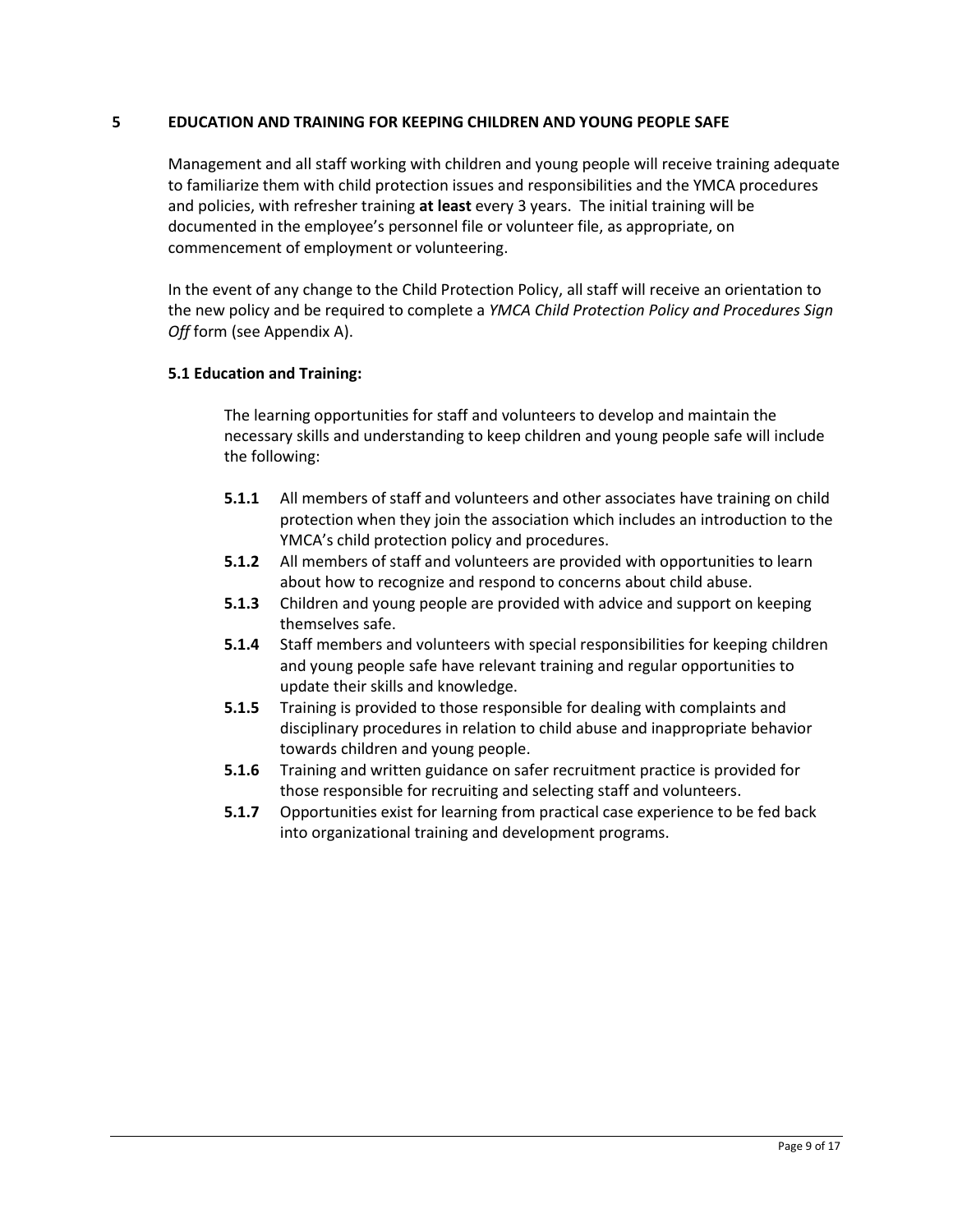## <span id="page-11-0"></span>**6 RESPONDING TO DISCLOSURE OR SUSPICION OF CHILD ABUSE**

In the event that a child discloses or there are grounds to suspect child abuse, the YMCA will take prompt and immediate action. The YMCA is mandated by provincial law to report any suspected cases of child abuse or neglect to the appropriate authorities for investigation.

## <span id="page-11-1"></span>**6.1 General Procedure:**

- **6.1.1** Staff and volunteers of the YMCA will take allegations of abuse seriously.
- **6.1.2** The YMCA will ensure staff working with children and young people are familiar with the procedure for handling a disclosure of abuse or neglect by a child. (Refer to Appendix E for the procedure.)
- **6.1.3** Staff will follow the prescribed procedure for handling a 'disclosure'.
- **6.1.4** The first priority will be to ensure that no child is exposed to unnecessary risk by taking any precautionary measures as advised by the Calgary and Area Child and Family Services Authority(Refer to Appendix F for child protection telephone numbers.)
- **6.1.5** In the event the reported incident(s) involve staff or a volunteer, the procedure for handling an allegation against a YMCA staff or volunteer will be followed. (Refer to Appendix G for the procedure.)
- **6.1.6** A report will be filed in accordance with relevant provincial child protection reporting requirements and the Association will cooperate to the extent of the law with any legal authority involved. (Refer to Appendix H for report form.)
- **6.1.7** All information related to disclosure or an allegation of abuse will be handled confidentially.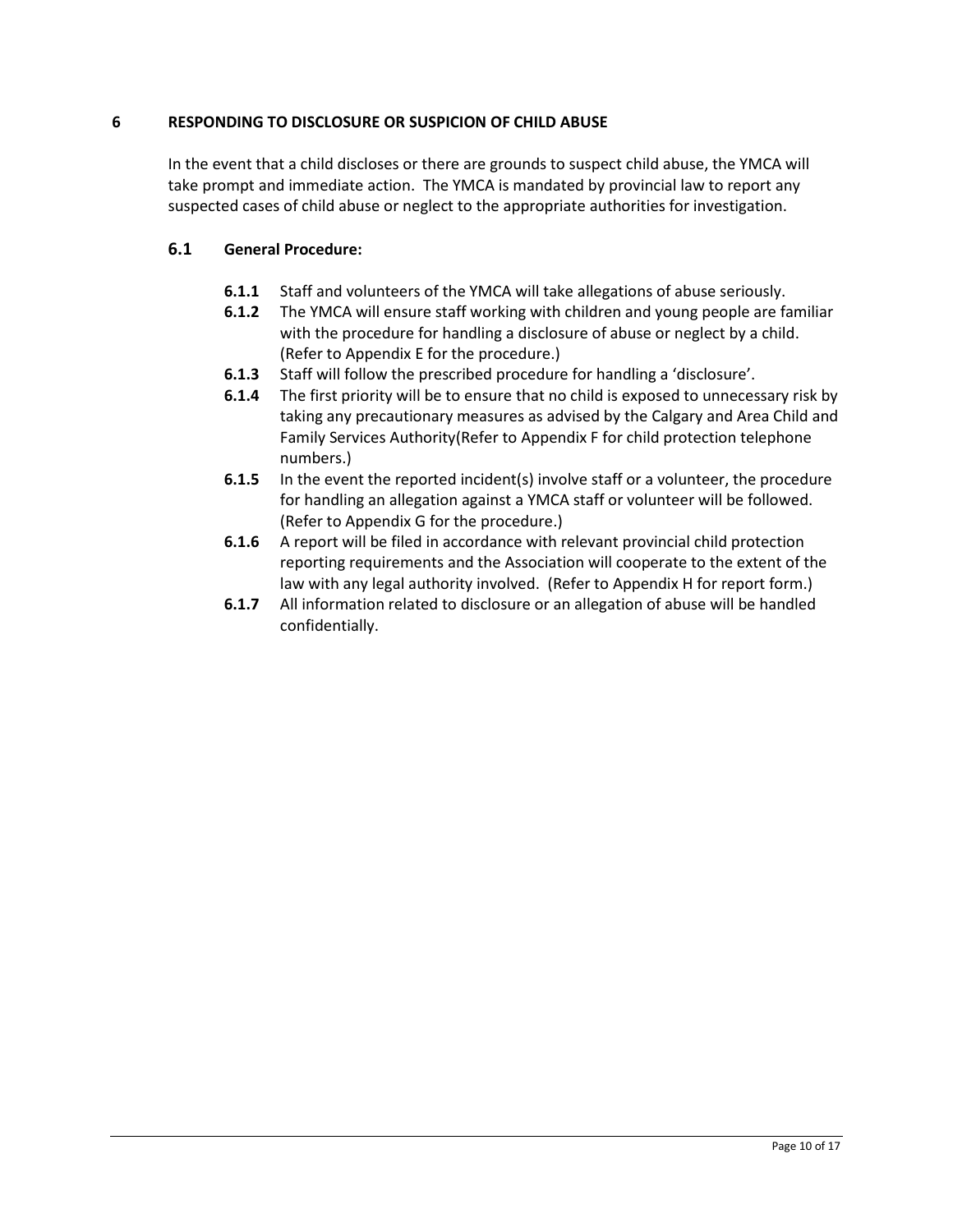## <span id="page-12-0"></span>**7 MANAGING AN ALLEGATION, COMPLAINT AND CLAIM OF ABUSE AGAINST THE YMCA**

In event of an allegation, complaint or claim of abuse against a staff or volunteer of the YMCA will follow the following procedures:

## <span id="page-12-1"></span>**7.1 Incident Reporting:**

- **7.1.1** If a staff or volunteer suspects or receives an allegation or complaint of abuse about another YMCA staff, volunteer or student, he/she will follow the procedure for reporting an allegation or suspicion of abuse to the appropriate child protection authority. Refer to 6.1.5 and Appendix G for the procedure.
- **7.1.2** The staff or volunteer will notify their manager or the senior manager responsible for child protection as soon as a call to the child protection authority has been made. The manager or senior manager will notify management to ensure that the insurer is notified promptly of the allegation or complaint of abuse against the YMCA.

## <span id="page-12-2"></span>**7.2 Information Management:**

- **7.2.1** Staff and volunteers will follow the documentation and information handling procedures required under relevant child protection legislation. Refer to Appendix "I" which contains the documentation procedure.)
- **7.2.2** All records related to the allegation or complaint will be retained until such time as determined by the authorities, or by YMCA records retention requirements, or by the insurer, whichever is longer.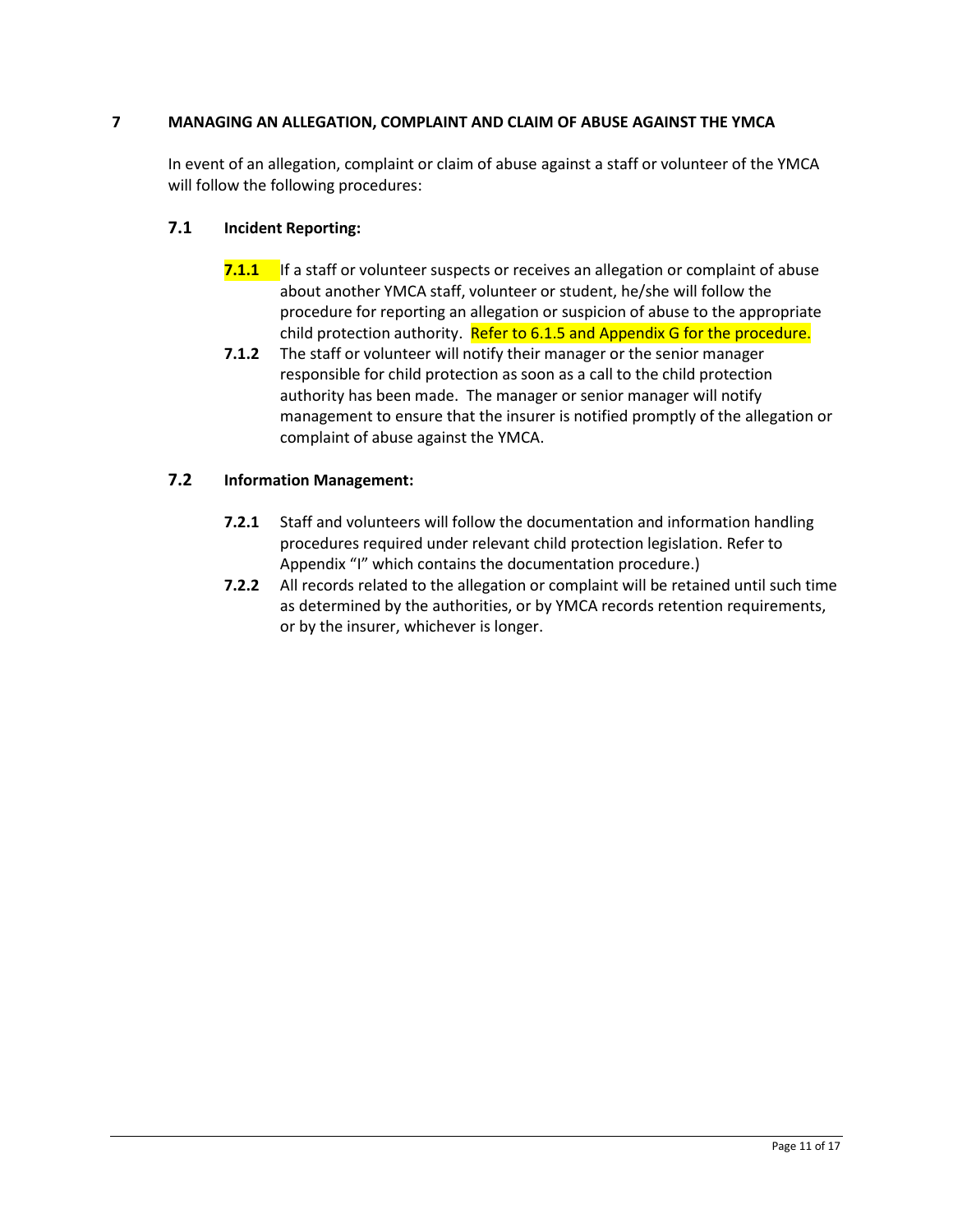### **APPENDIX A YMCA CHILD PROTECTION POLICY AND PROCEDURES SIGN OFF**

<span id="page-13-0"></span>As a staff member of YMCA Calgary:

- **I have read the YMCA Child Protection Policy and Procedures**
- I understand my legal duty to report under the Child, Youth and Family Enhancement Act of Alberta ; and
- **I** understand my responsibility and the actions required by me

| Name:      |                                                 |  |
|------------|-------------------------------------------------|--|
|            | (Please print)                                  |  |
| Branch:    | <u> 1989 - Johann John Stone, mars et al. (</u> |  |
| Position:  |                                                 |  |
| Signature: |                                                 |  |
| Date:      | (Day/Month/Year)                                |  |
|            |                                                 |  |

Note: This form is to be submitted to YMCA Calgary Association Services HR Department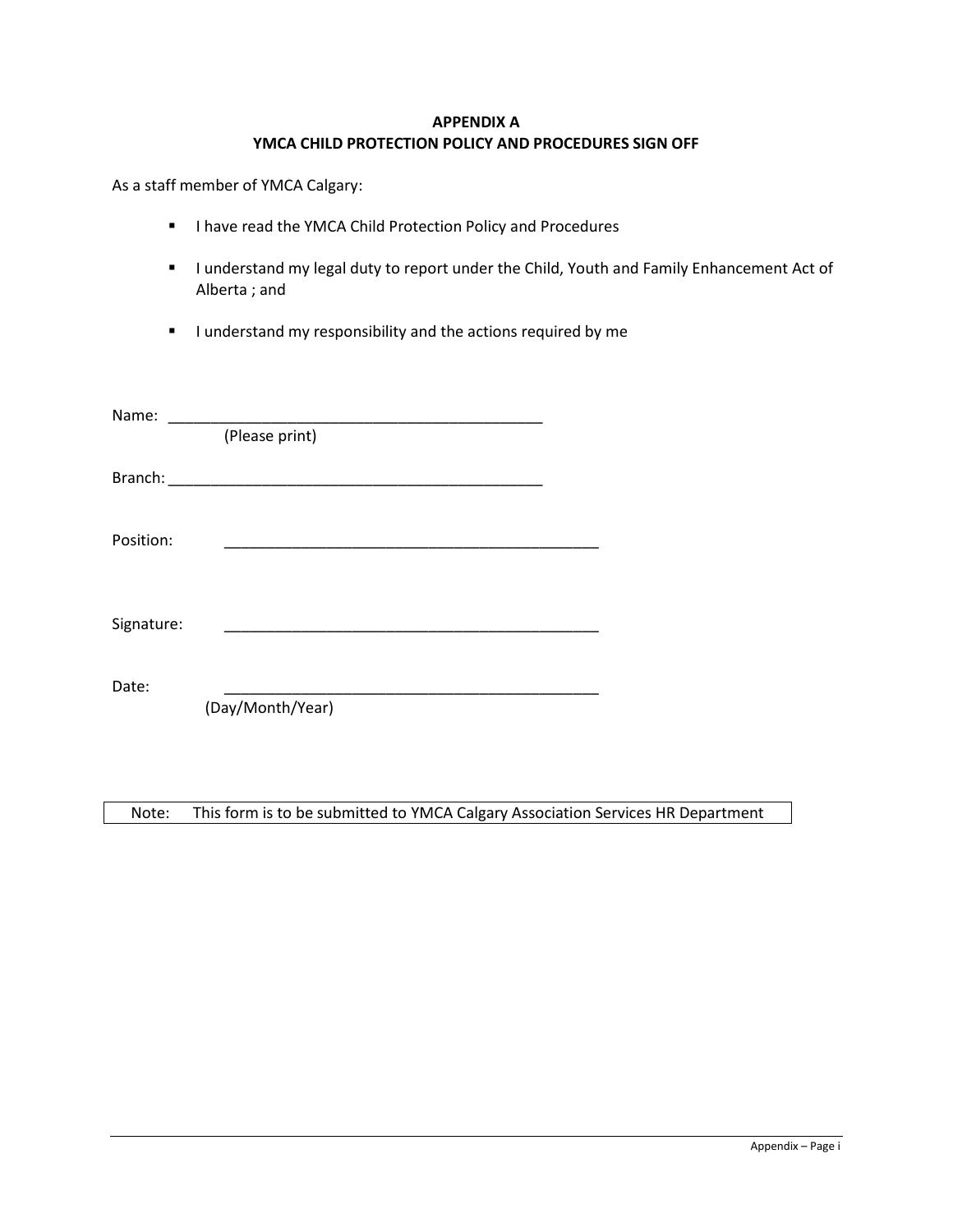## <span id="page-14-0"></span>**APPENDIX B EMPLOYMENT APPLICATION FORM** [*see Yconnect*]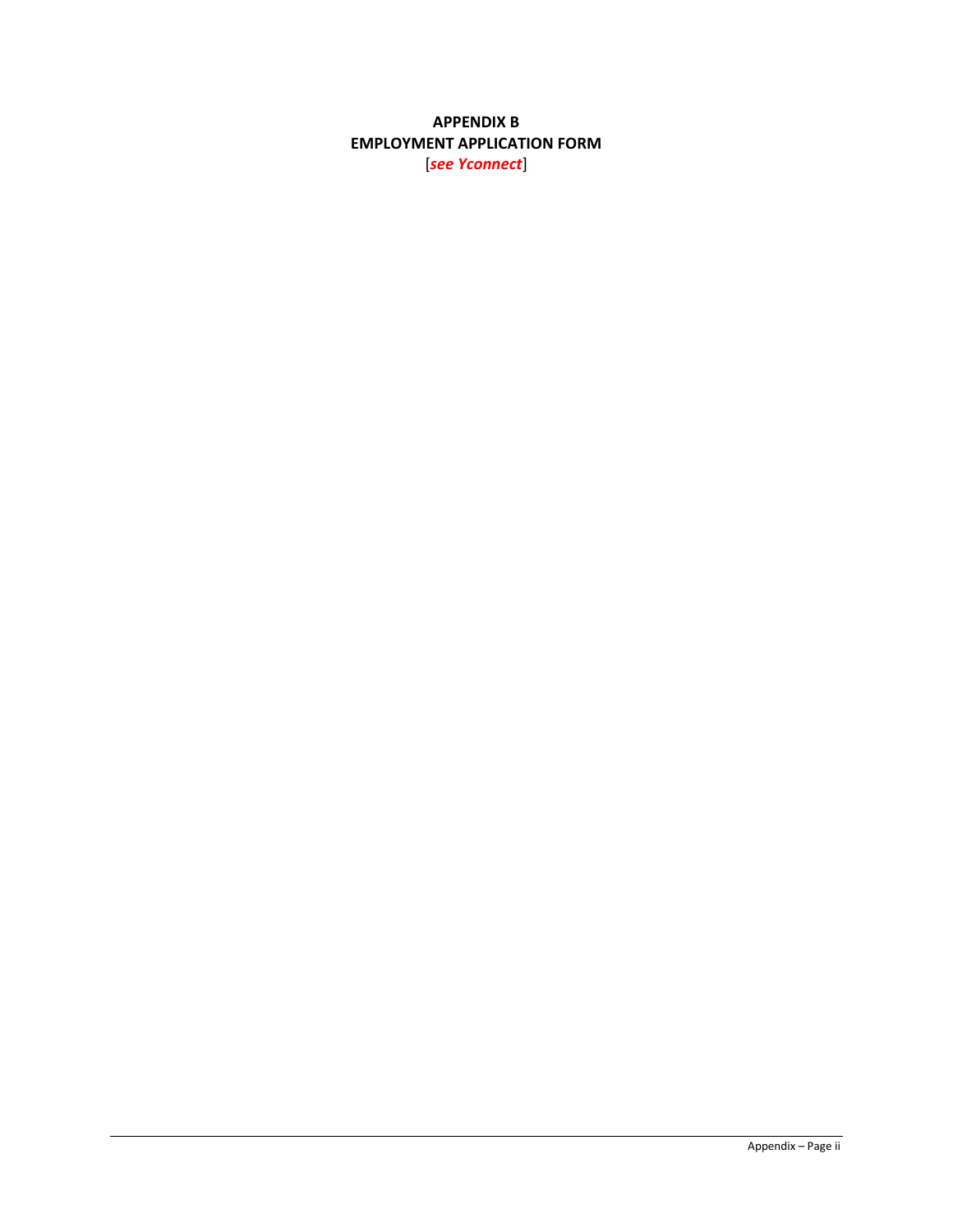## <span id="page-15-0"></span>**APPENDIX C VOLUNTEER APPLICATION FORM** [see YConnect]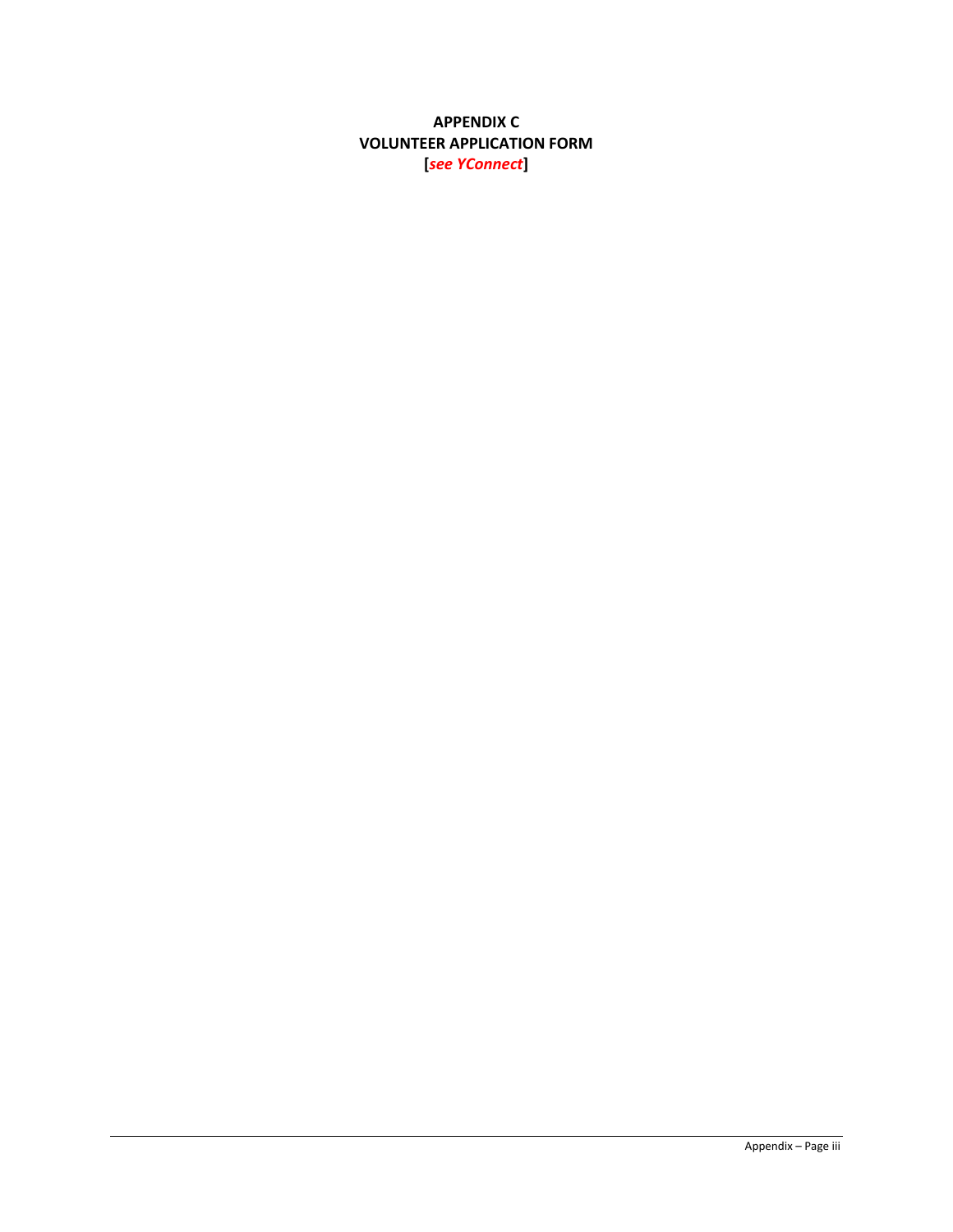## <span id="page-16-0"></span>**APPENDIX D REFERENCE CHECKING FORM [***see YConnect***]**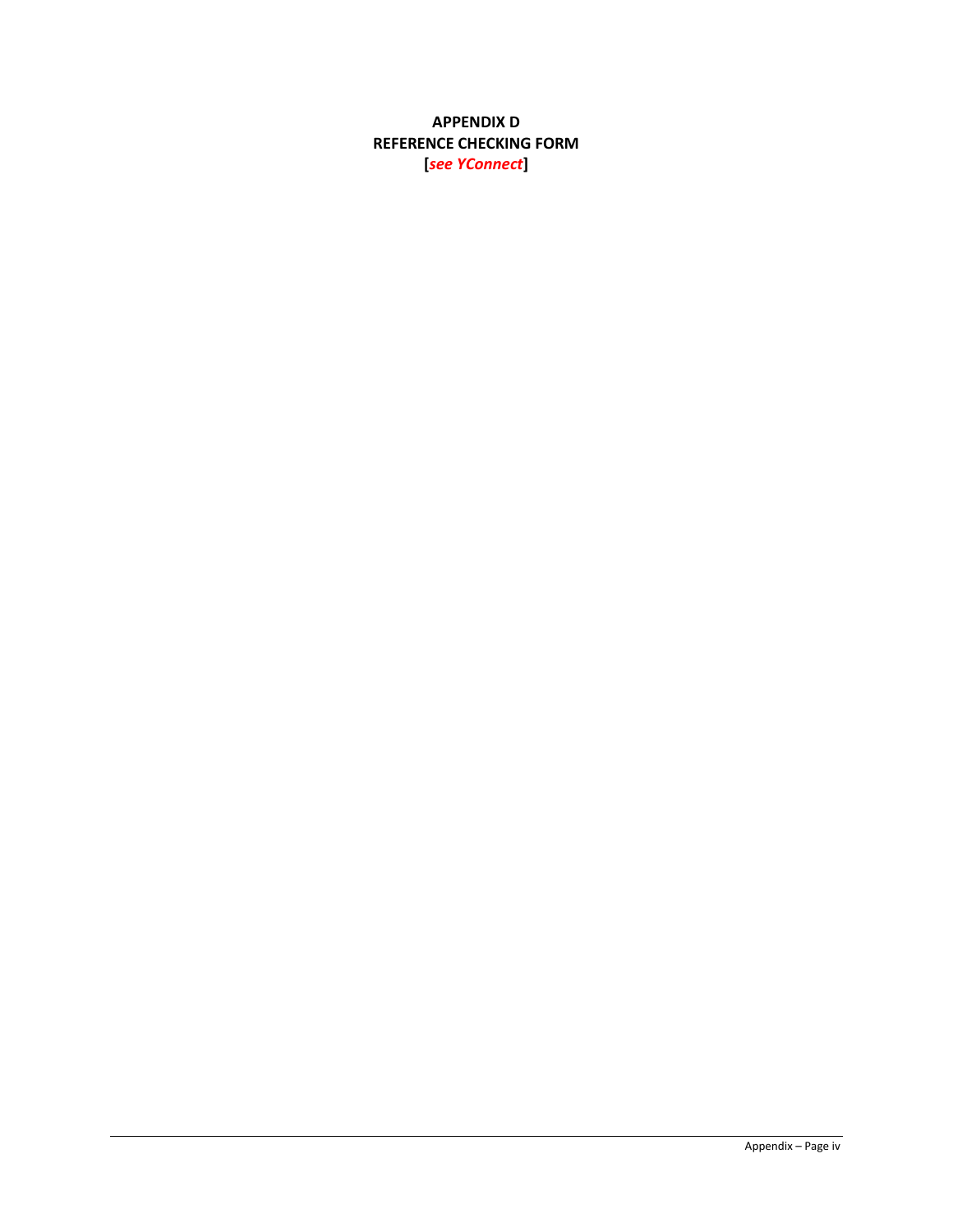## **APPENDIX E PROCEDURE FOR HANDLING DISCLOSURE BY A CHILD**

## <span id="page-17-0"></span>**Disclosure**

## **How should you talk with a child who discloses abuse?**

Even if you have read widely about child abuse or attended various training seminars, it will most likely be a shock every time a child comes forward to talk about abuse or sexual abuse. These disclosures are to be handled in the utmost professional manner and the safety and security of the child is paramount and must not be taken lightly. Therefore please follow these guidelines:

- 1. Believe the child
- 2. Listen openly and calmly
- 3. Reassure the child
- 4. Write down the facts
- 5. Report IMMEDIATELY to your supervisor, who will continue the reporting process

## 1. Believe the Child

There will always be cynics who say that children have terrific imaginations and that stories about sexual abuse are just part of their fantasy world. Most children that disclose sexual abuse often do not attach the same moral values of right and wrong to the sexual event in the adult world. They may be describing something that is confusing to them, such as a promise they had to make to the adult "never to tell".

## 2. Listen Openly and Calmly

As the child speaks, you may be overwhelmed with your own feelings of anger, pain or perhaps fear. At the time of disclosure, put your feelings aside, you will have an opportunity to debrief with your supervisor at a later time and assistance will be provided if required by YMCA Calgary. Be emotionally available to the child, and listen. Provide your full attention to the child.

Do not be judgmental, you are not the investigator. Do not make comments that might lead the child's responses. To ensure that others do not overhear the child's message, it is suggested that you find a place that will offer some privacy, but not totally secluded. Notify your staff where you will be in order that the other participants are taken care of.

## 3. Reassure the Child

Let the child know that you believe them. Be honest with the child by saying that you cannot keep this a secret, that there are other people that need to know. Explain that you are going to do your best to help. All that you can do is promise that you will do your best to get the right help for them.

Try not to ask questions. Do not suggest interpretations or solutions that might cause problems in further investigations by Child Welfare Services or other authorities. You are not required to determine the immediacy or the danger to the child; Child Welfare Services will determine this.

## **What if the Child asks you not to tell anyone else?**

Being an empathic listener does not mean that you can abandon your own beliefs or that you can ignore your responsibilities. Children who tell you about abuse sometimes ask that you keep the information a secret. The first thing to do is explore the reasons why the child wants you to keep the information a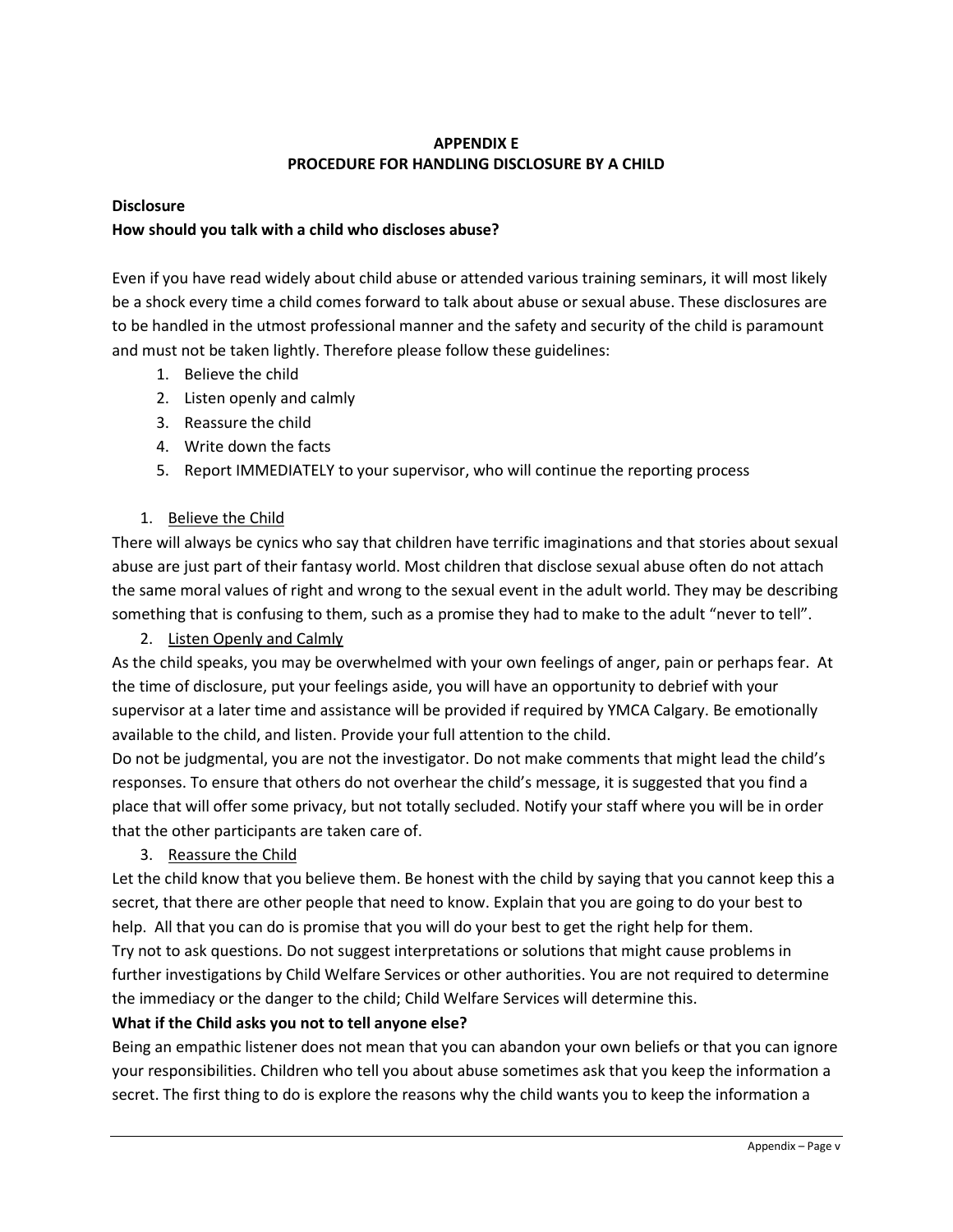secret. You may reveal fears about other family members who may be at risk. You need to reassure the child that you understand why you are being asked not to tell. However, you must also let the child know about your responsibilities.

Remember, as an empathic listener you lend yourself for a while to another to try to see the world as the other sees it, but you must always return to your own frame of reference. It is when you return to your own perspective that you are able to turn this new understanding you have gained into helpful action.

## 4. Write Down the Facts

Record the Child's name, address, telephone number, date and place of your conversation. Write down the Child's words, do not try and interpret what the Child has reported in your own words. If the child has named an individual; record the identity of that individual as described by the Child. It is important to understand that children often recant or deny having been abused, even after disclosing the abuse. They do so because they feel guilty about causing trouble for the offender or because they have been threatened and are afraid of the consequences. Sometimes children recant to protect others in the family. This kind of reversal can lead to anger and confusion on the part of those who have tried to assist the Child. As an individual who has to make considerable effort to assist the Child, you should explore your own feelings and convictions about abuse. Understand that you cannot control the events that will occur. Nevertheless, your recording of the information at the time of disclosure will be very important in the investigative process; it must be well done.

## 5. Report Immediately to Your Supervisor

You must report the disclosure **IMMEDIATELY** to your supervisor. Your supervisor will then follow the **Reporting Procedures for Incidents Section.**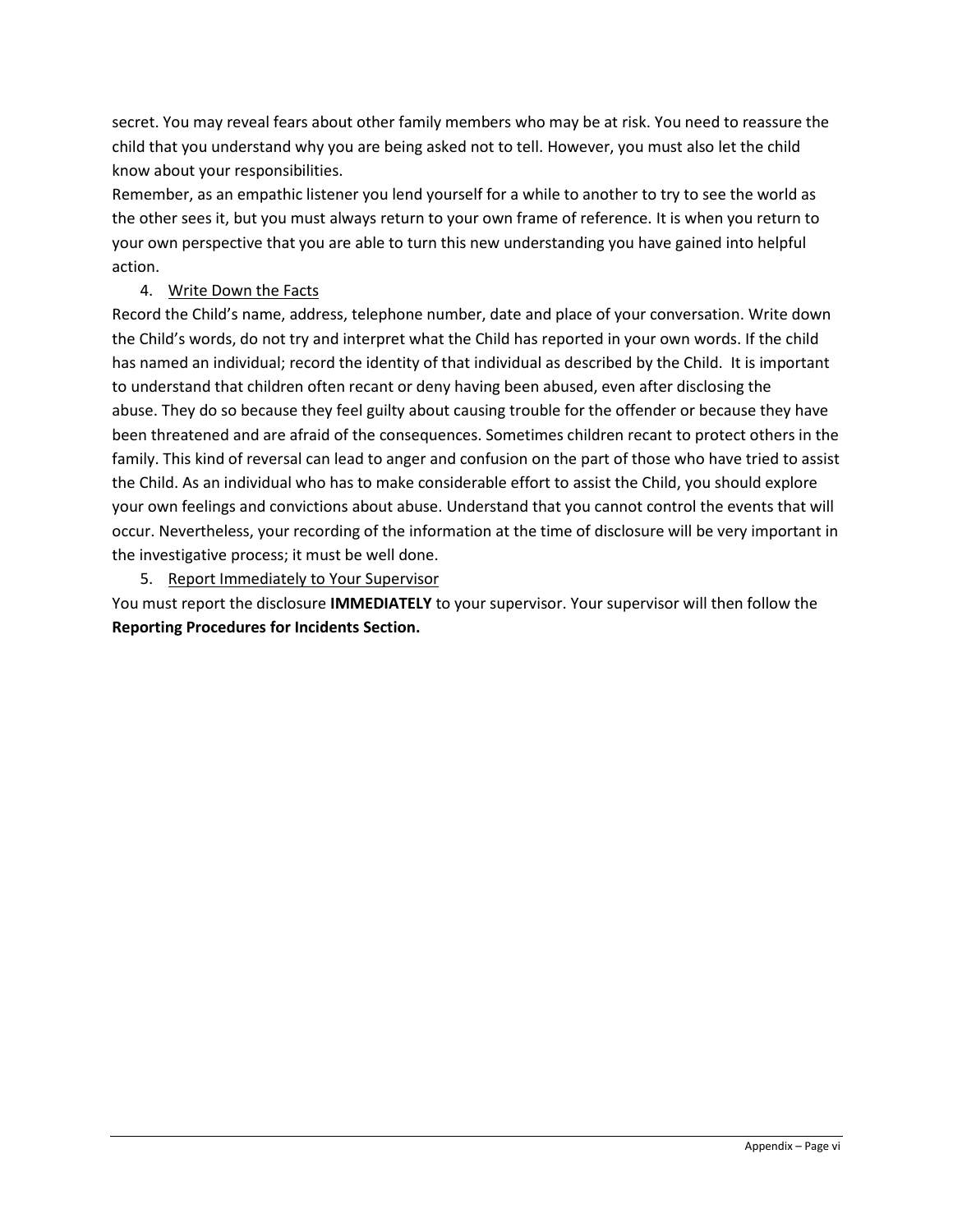#### <span id="page-19-0"></span>**APPENDIX F TELEPHONE NUMBERS FOR REPORTING SUSPECTED CASES OF CHILD ABUSE AND NEGLECT**

**Calgary and Area Child and Family Services Authority** #300, 1240 Kensington Road NW Calgary, AB T2N 3P7

Reception: **403-297-6100** Child Abuse Hotline: **1-800-387-KIDS (5437)**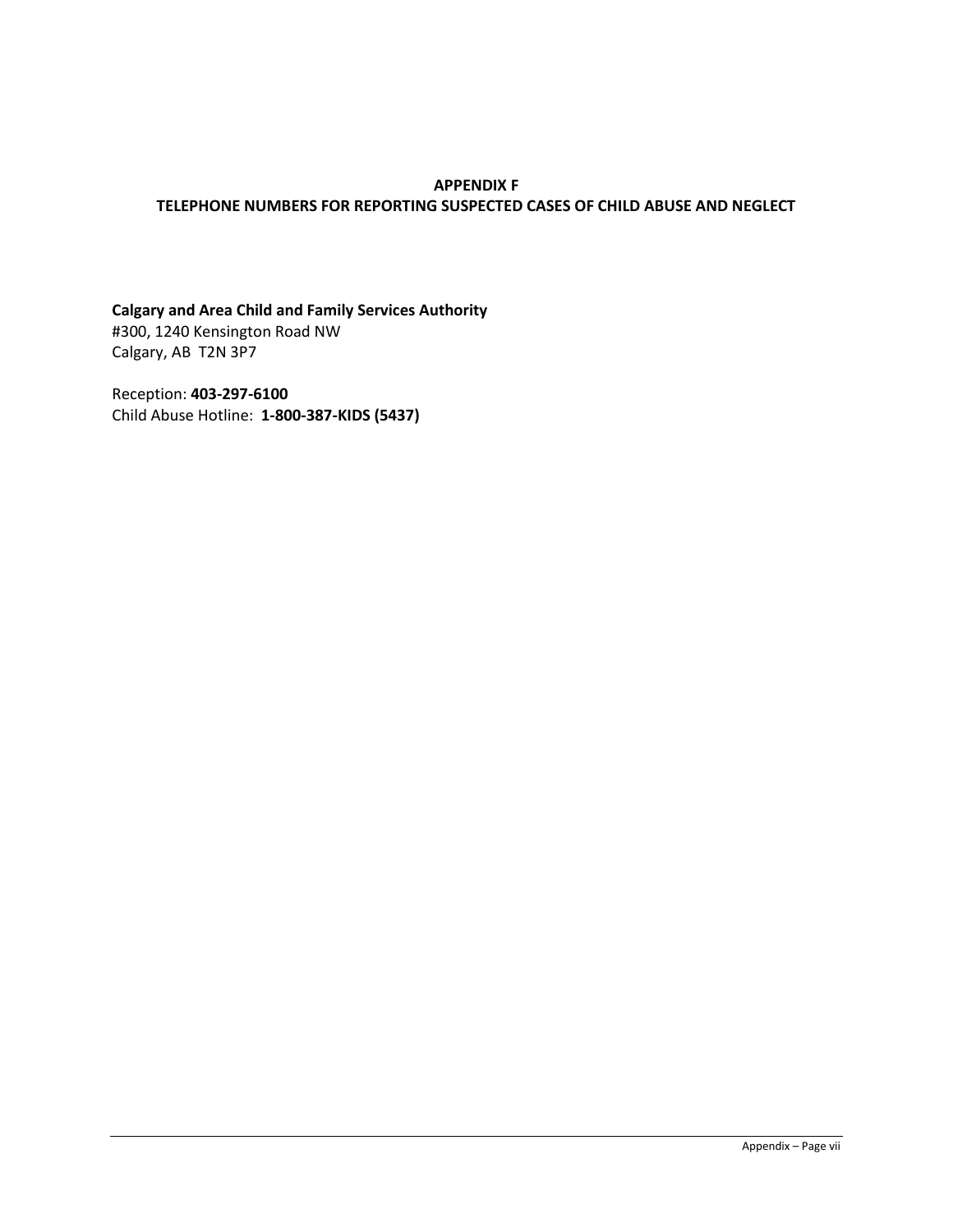## <span id="page-20-0"></span>**APPENDIX G PROCEDURE FOR HANDLING AN ALLEGATION AGAINST AN EMPLOYEE OR VOLUNTEER**

In event of an allegation, complaint or claim of abuse against a staff or volunteer of the YMCA will follow the following procedures:

## **1. Incident Reporting:**

- If a staff or volunteer suspects or receives an allegation or complaint of abuse about another YMCA staff, volunteer or student, he/she will follow the procedure for reporting an allegation or suspicion of abuse to the appropriate child protection authority.
- The staff or volunteer will notify their manager or the senior manager responsible for child protection as soon as a call to the child protection authority has been made. The manager or senior manager will notify management to ensure that the insurer is notified promptly of the allegation or complaint of abuse against the YMCA.

## **2. Information Management:**

- Staff and volunteers will follow the documentation and information handling procedures required under relevant child protection legislation.
- All records related to the allegation or complaint will be retained until such time as determined by the authorities, or by YMCA records retention requirements, or by the insurer, whichever is longer.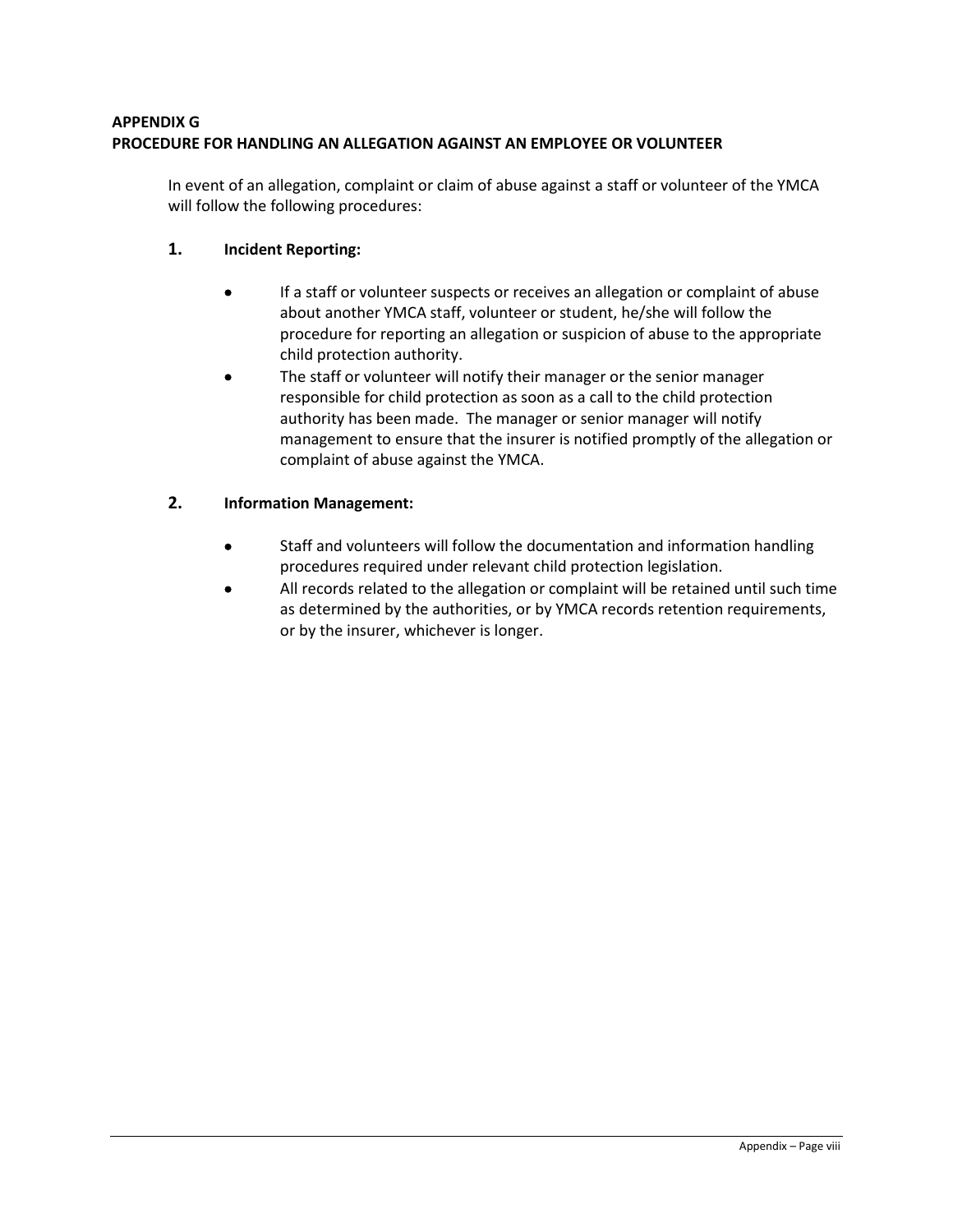## <span id="page-21-0"></span>**APPENDIX H YMCA CHILD ABUSE REPORTING FORM**

|                         | <b>CONFIDENTIAL</b> |                  |               |  |  |  |
|-------------------------|---------------------|------------------|---------------|--|--|--|
|                         |                     |                  |               |  |  |  |
|                         |                     |                  |               |  |  |  |
|                         |                     |                  |               |  |  |  |
|                         |                     |                  |               |  |  |  |
|                         |                     |                  |               |  |  |  |
|                         |                     | (month/day/year) |               |  |  |  |
|                         |                     |                  |               |  |  |  |
|                         | (street)            | (city/province)  | (postal code) |  |  |  |
|                         |                     |                  |               |  |  |  |
|                         |                     |                  |               |  |  |  |
|                         |                     |                  |               |  |  |  |
|                         |                     |                  |               |  |  |  |
|                         |                     |                  |               |  |  |  |
|                         |                     |                  |               |  |  |  |
|                         |                     |                  |               |  |  |  |
|                         | (street)            | (city/province)  | (postal code) |  |  |  |
| <b>Phone Numbers:</b>   |                     |                  |               |  |  |  |
|                         | (home)              | (work)           |               |  |  |  |
|                         | (home)              | (work)           |               |  |  |  |
| Reason for this Report: |                     |                  |               |  |  |  |
| □                       | suspicion of abuse  |                  |               |  |  |  |
| $\Box$                  | child disclosure    |                  |               |  |  |  |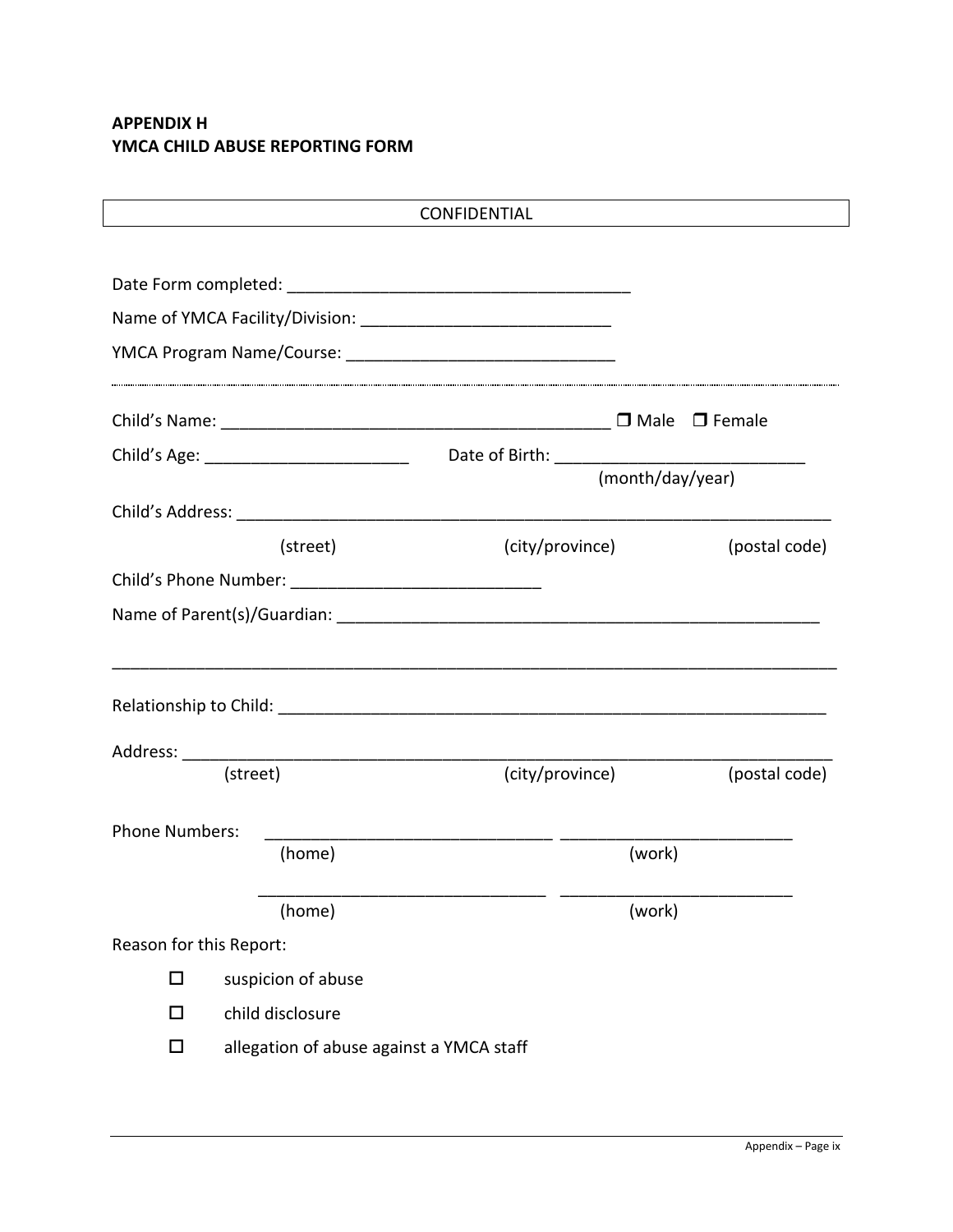Describe incident, situation, statement or behavioural and/or physical indications of abuse:

If child's explanation was sought or offered, give details, including what was said and when: If other staff were consulted, give details, including what was said or when: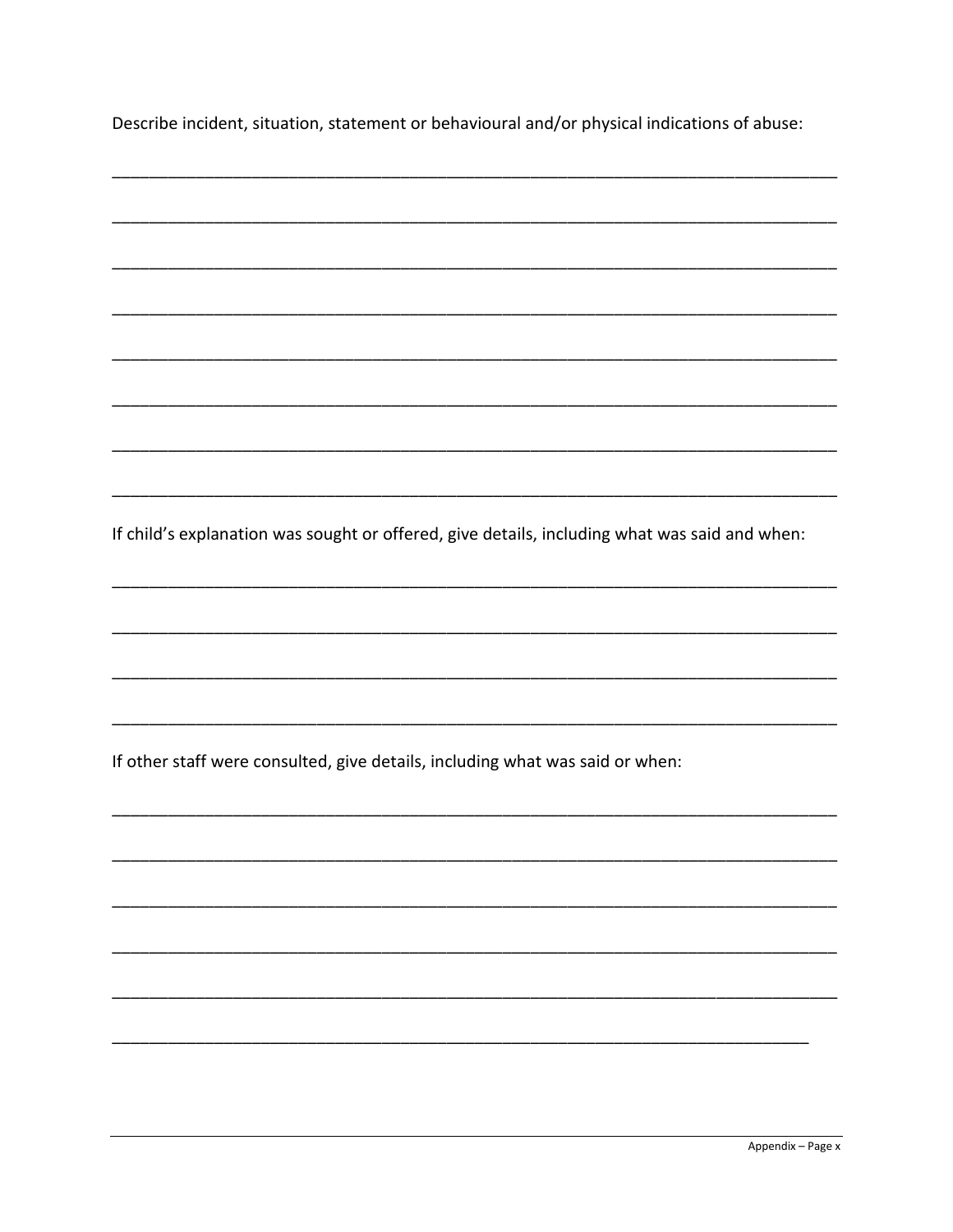Area(s) on child's body showing indicators of abuse:

| Report made to: |                                                                                   |
|-----------------|-----------------------------------------------------------------------------------|
| □               | Alberta Children's Services 1 (800) 387-KIDS (5437)                               |
| $\Box$          | (Licensed Child Care only) Alberta Children's Services Licensing Officer 297-6100 |
| □               | Incident Report completed and submitted to Supervisor                             |
|                 |                                                                                   |
|                 |                                                                                   |
|                 |                                                                                   |
| Name of:        | child protection social worker at [authority]                                     |
|                 |                                                                                   |
|                 | Action the child protection social worker/licensing officer said will occur:      |
|                 |                                                                                   |
|                 |                                                                                   |
|                 | Follow up required: Other comments or observations?                               |
|                 |                                                                                   |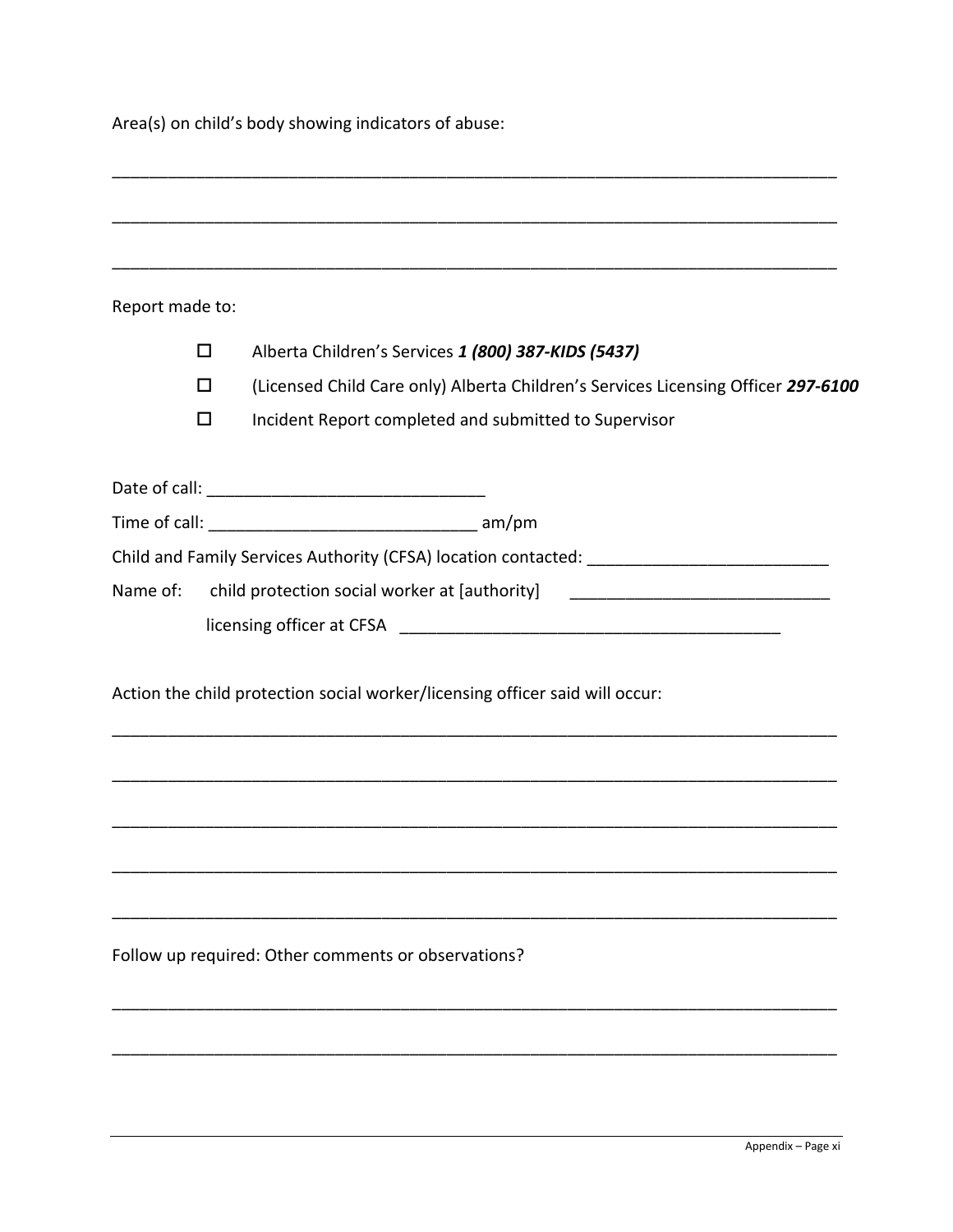# YMCA Internal Reporting

|        | Contacted                            | Name | Date                                                                               | Time                     |
|--------|--------------------------------------|------|------------------------------------------------------------------------------------|--------------------------|
| □      | Supervisor                           |      |                                                                                    |                          |
| □      | Management                           |      |                                                                                    |                          |
| □      | <b>GM, H&amp;S</b>                   |      |                                                                                    |                          |
| $\Box$ | Sr. VP/COO                           |      |                                                                                    |                          |
|        |                                      |      |                                                                                    |                          |
|        |                                      |      |                                                                                    |                          |
|        |                                      |      |                                                                                    |                          |
|        |                                      |      |                                                                                    | Date: __________________ |
|        |                                      |      |                                                                                    |                          |
|        |                                      |      |                                                                                    | Date: ________________   |
|        |                                      |      |                                                                                    | Date: __________________ |
|        |                                      |      |                                                                                    | Date: __________________ |
|        |                                      |      |                                                                                    |                          |
|        |                                      |      | To be completed by manager/program director when investigation has been completed. |                          |
|        | Outcome/Conclusion of Investigation: |      |                                                                                    |                          |
|        |                                      |      |                                                                                    |                          |
|        |                                      |      |                                                                                    |                          |
|        |                                      |      |                                                                                    |                          |